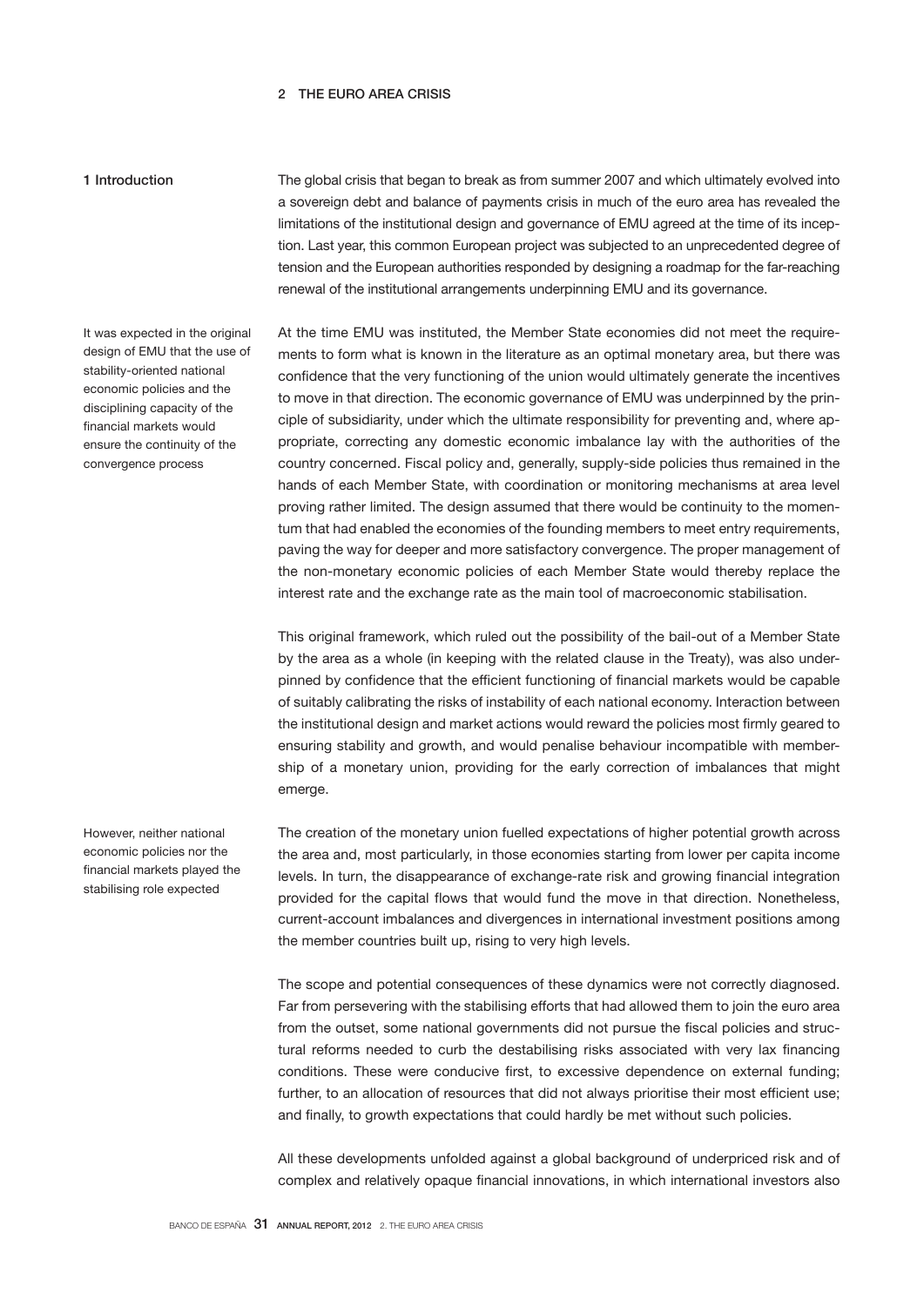failed to play the moderating role expected of them and, in short, allowed funds to flow generously and without sufficient discrimination in terms of the risk inherent in the various investment projects. The absence of macroprudential financial regulatory and supervisory mechanisms further hampered the early detection of these excesses.

The outbreak of the crisis exposed the shortcomings of these institutional arrangements

The US subprime mortgage market crisis from mid-2007 and, above all, the bankruptcy of Lehman Brothers in September 2008 triggered a far-reaching process of financial risk re-pricing. The global recession accompanying the financial crisis significantly, though unevenly, affected the euro area economies and detracted from the asset quality of its banks. The public programmes of aid to the financial system, including nationalisations such as that of the Anglo Irish Bank in Ireland in early 2009, soon revealed that the tensions in banking systems would have considerable repercussions on the public finances of the countries concerned. These effects would compound those arising from the fiscal policy response to the crisis (by means both of the automatic fiscal stabilisers and of the discretionary spending measures which, in the early stages of the crisis, increased budget deficits).<sup>1</sup>

Growing asymmetry thus arose among the euro area economies. Private-sector overindebtedness, banking system vulnerabilities, public finances sustainability problems, excessive dependence on external saving, losses in competitiveness and a poor growth outlook affected several of the Member States to differing degrees and tended, moreover, to fuel one another in a contagious feedback loop, generating destabilising spirals.<sup>2</sup> The firms, households, general government sectors and financial intermediaries of the countries with surplus saving were able to continue funding themselves under relatively advantageous conditions, better even than during the upturn, while those located in countries with high external deficits had to withstand a notable reduction in the supply of financial resources and high increases in their funding costs (see Chart  $2.1$ ).<sup>3</sup> The euro area was subjected to fragmentation incompatible with the integration proper to a monetary union, which inevitably posed credibility problems for the overall European project.

The euro area was lacking the wherewithal to face a situation such as that described. The design agreed in the Maastricht Treaty did not envisage mechanisms to implement a coordinated and joint response by the national authorities to the imbalances and nor did it include common crisis-management instruments to alleviate the consequences. In the short run, while such mechanisms and instruments have taken shape, the ECB has provided what has proven crucial support to ensure the irreversibly of the euro, giving the authorities entrusted with their development the time needed to design and apply the changes that the situation requires.

The crisis has evidenced the pressing need for resolute progress towards a euro area that is more complete than that designed in the late 1990s, and one that is equipped with new and better instruments for economic stabilisation and crisis-prevention and resolution. To tackle the cracks that have emerged, the new institutional design should reconsider the tools for fiscal control and coordination among the member countries, incorporating common financial system supervision mechanisms and sharing more closely the management of the main risks. Along with this, new instruments will be needed to promote convergence

The crisis has necessitated specific measures to address the most extreme tensions, but it requires, above all, a far-reaching review of the institutional framework and the governance of the area

<sup>1</sup> For a description of the events that have marked the euro area crisis, see P. Lane (2012), "The European Sovereign Debt Crisis", *Journal of Economic Perspectives*, vol. 25, no. 3, pp. 49-68.

<sup>2</sup> See J.C. Shambaugh (2012), "The Euro's Three Crises", *Brookings Papers on Economic Activity,* spring.

<sup>3</sup> See M. Bruche and J. Suárez (2009), *The Macroeconomics of Money Market Freezes,* CEPR Discussion Paper no. 704.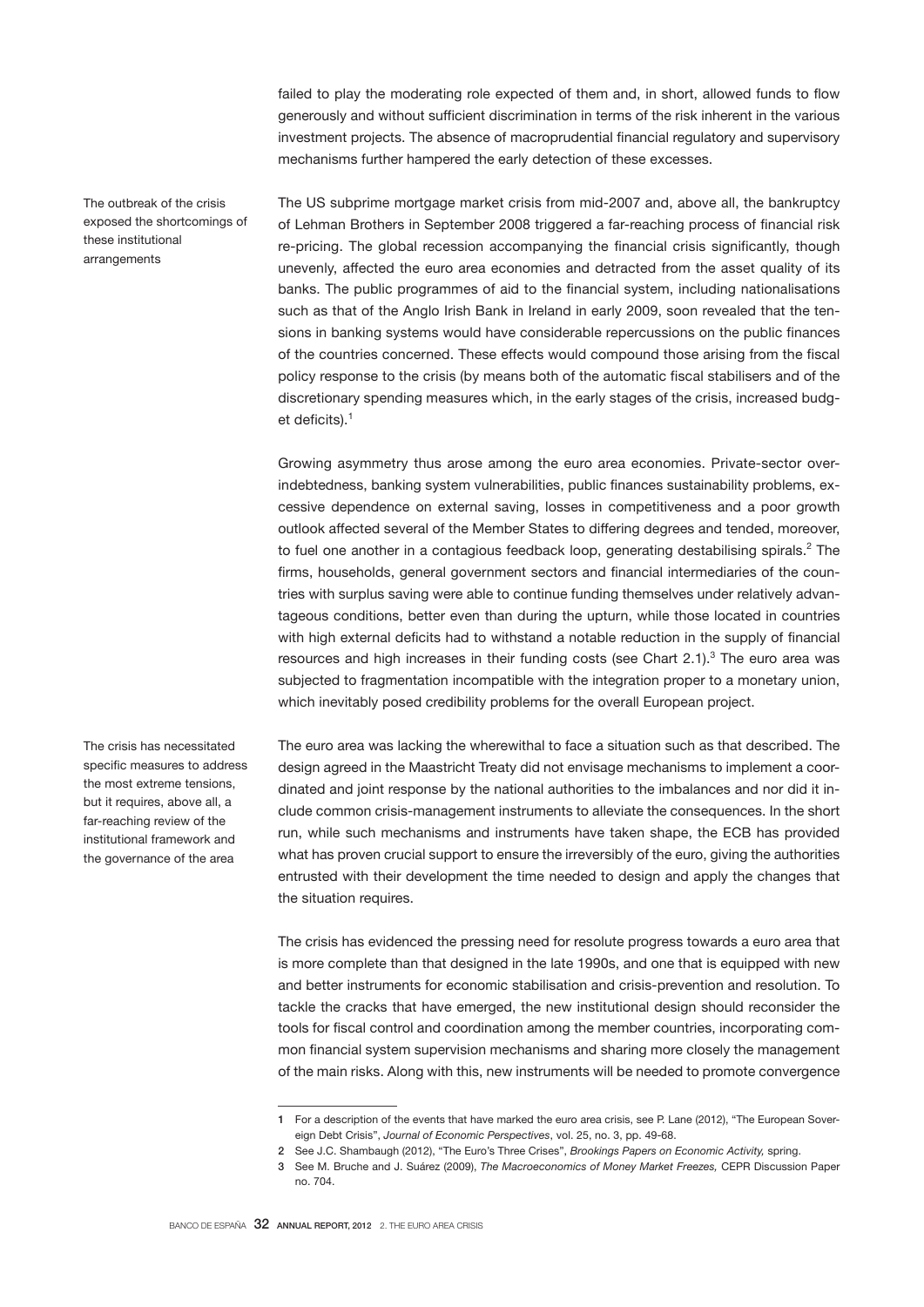# FINANCING CONDITIONS IN EURO AREA COUNTRIES CHART 2.1

#### TREASURY FINANCING 10-YEAR INTEREST RATE

 $\mathcal{O}/\mathcal{O}$ 

 GERMANY SPAIN



CROSS-BORDER FINANCIAL FLOWS (a)





2003 2004 2005 2006 2007 2008 2009 2010 2011 2012 2013

PORTUGAL

FRANCE **ITALY**<br>PORTUGAL **INTERNATION** IRELAND



SOURCES: ECB and Datastream.

a Capital movements reflect the stock of portfolio investment and other investment of the Balance of Payments, excluding the Central Bank. A positive (negative) figure denotes capital inflows (outflows).

> among the member countries, to prevent competitive mismatches and to properly mutualise the consequences of potential future shocks. Pivotal to all these reforms will be progress in transparency and democratic legitimacy to ensure the credibility of the new institutional framework and compliance with the agreements reached.

> Considerable steps have already been taken along these lines, but the challenges ahead remain significant. This chapter reviews in detail the reasons why the global crisis has had such a differentiated and singular impact on the euro area; it discusses the main progress made in redesigning the euro; and it reviews the major challenges ahead for the area to restore the successful path of convergence that characterised its early years of existence.<sup>4</sup>

During the first eight years of the euro area, an increase in convergence across the member countries' per capita income was recorded, along with greater economic and financial flows within the area. Notwithstanding, the convergence attained was still incomplete and the situation in the member countries was still fairly uneven in terms of competitiveness, 2 The impact of the crisis on the euro area

<sup>4</sup> Conjunctural developments in macroeconomic imbalances in 2012 and monetary policy conduct that year are analysed in detail in chapter 4 of the Spanish version of the *Annual Report*.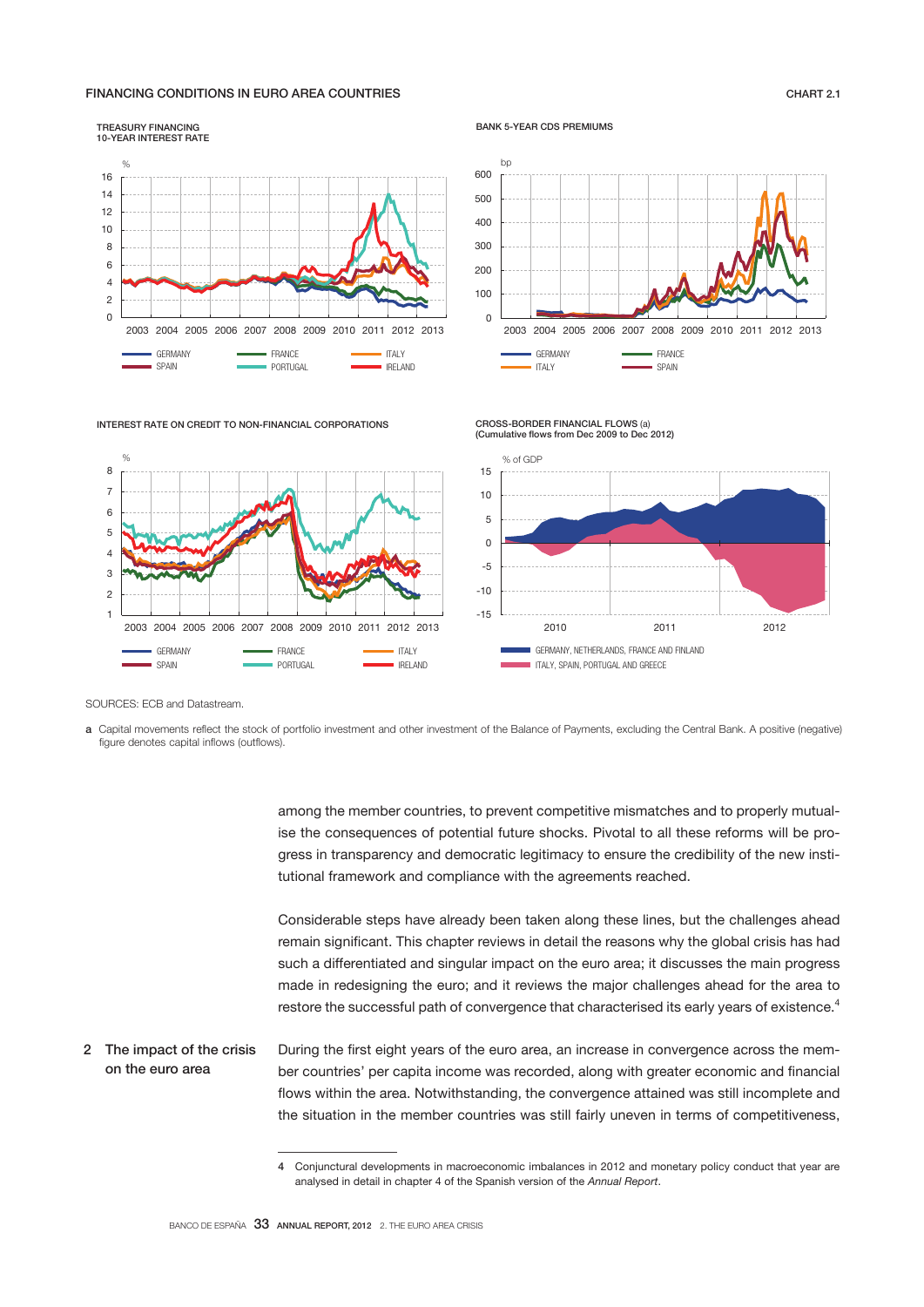debt levels and unemployment rates. This heterogeneity was amplified by the crisis<sup>5</sup> and ultimately became a key determinant of the serious tensions that arose and of the need to redesign the institutional framework and governance of the euro area.

The crisis has taken the form of a series of financial tensions, competitive mismatches, growth constraints and problems with sovereign debt that have affected with particular virulence the countries most dependent on external funding or those with the most significant structural shortcomings, such as Greece, Ireland, Portugal, Spain and Italy. This asymmetrical impact can be explained in terms of three fundamental and closely interrelated factors: the imbalances built up during the expansion, the economic policies pursued both before and in response to the crisis, and the uneven pass-through of the shocks via the various domestic markets. 2.1. THE SOURCE AND THE UNEVEN IMPACT OF THE CRISIS ON THE EURO AREA **COUNTRIES** 

The euro area countries faced the financial crisis from very different positions…

Following the creation of EMU, some of the member countries enjoyed a forceful reduction in the cost of financing and increased their foreign debt to unprecedented levels. The funds were essentially from other member countries with current account surpluses and moderate economic growth rates. And, as befits financial systems in which banks are so strongly rooted and prevalent, as are those of the euro area, these flows were intermediated by credit institutions. The latter, in turn, also benefited from lax funding conditions on wholesale international markets, prompted by low interest rates, the widespread under-pricing of credit risk and ample facilities for the securitisation of loans extended (see Chart 2.2).

Capital flows from countries with excess saving towards those with a lower level of income and with scant resources are conducive, in principle, to economic convergence within the euro area. But for this to occur the funds must be channelled towards those activities with most potential for increasing the economy's productive capacity. In the euro area, however, a sizeable portion of financial investment was earmarked for real estate activities, which ultimately fuelled unsustainable increases in the prices of these assets. In parallel, the recipient countries reallocated resources from the tradeable to the non-tradeable goods sector, prompting the build-up of high current-account deficits (see Chart 2.2). The subsequent dependence on external financing placed these economies in a position that proved particularly vulnerable to changes in financial conditions.

Following the nominal convergence phase to meet the EMU entry criteria, the differences in inflation rates across the member countries did not continue narrowing. With a common nominal interest rate, the countries with the highest inflation rates experienced lower real interest rates, which boosted consumption, investment and the demand for credit. The absence of structural reforms in these economies limited the responsiveness of supply to this boost in demand, thereby feeding back into the cross-country inflation differences. Nor was proper use made of fiscal policy to temper the strong expansion in demand. The generous financing conditions took the pressure off governments as regarded their spending policies, and the horizontal mechanisms for controlling public finances envisaged in the Stability and Growth Pact were inoperative.

Despite the real exchange rate appreciation in the countries with the highest inflation rates, the effects on consumption and investment arising from the cuts to real interest rates and

… partly because domestic economic policies did not contribute to preserving convergence within the euro area…

<sup>5</sup> See A. Estrada, J. Galí and D. López-Salido (2013), *Patterns of Convergence and Divergence in the Euro Area,* working paper presented at the IMF Thirteenth J. Polak Annual Research Conference, November 2012.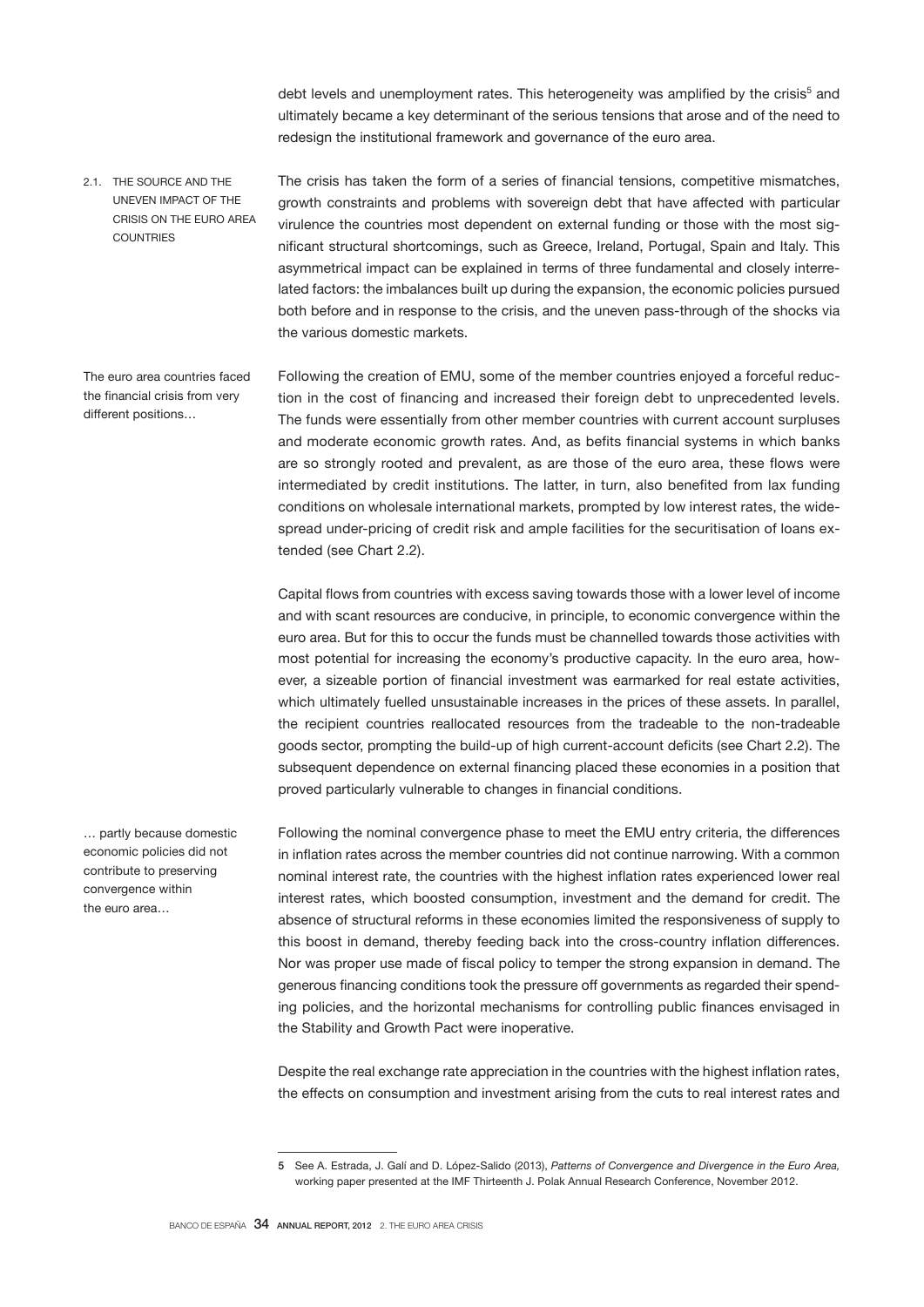# ACCUMULATED IMBALANCES IN EURO AREA COUNTRIES **CHART 2.2**

### CURRENT ACCOUNT BALANCE



INTERNATIONAL FINANCIAL POSITION



#### BUDGET BALANCE



PUBLIC DEBT



HOUSEHOLD DEBT



NON-FINANCIAL CORPORATIONS' DEBT



SOURCES: EC and ECB.

… and partly because the financial markets also failed to impose the discipline expected

from real estate inflation proved to be very expansionary; accordingly, swollen external deficits built up which were generously financed by the easy conditions then prevailing.

The financial markets, given their known tendency to overreact, also contributed to fuelling and amplifying the imbalances. In the early years of EMU, they underestimated – like everybody else – default risk. In the particular case of the Member States' sovereign debt, and despite the no-bail-out clause, they did not distinguish between different issuers, meaning that the risk premia associated with these instruments practically disappeared. During the crisis, this same tendency to overreact worked in the opposite direction, raising risk premia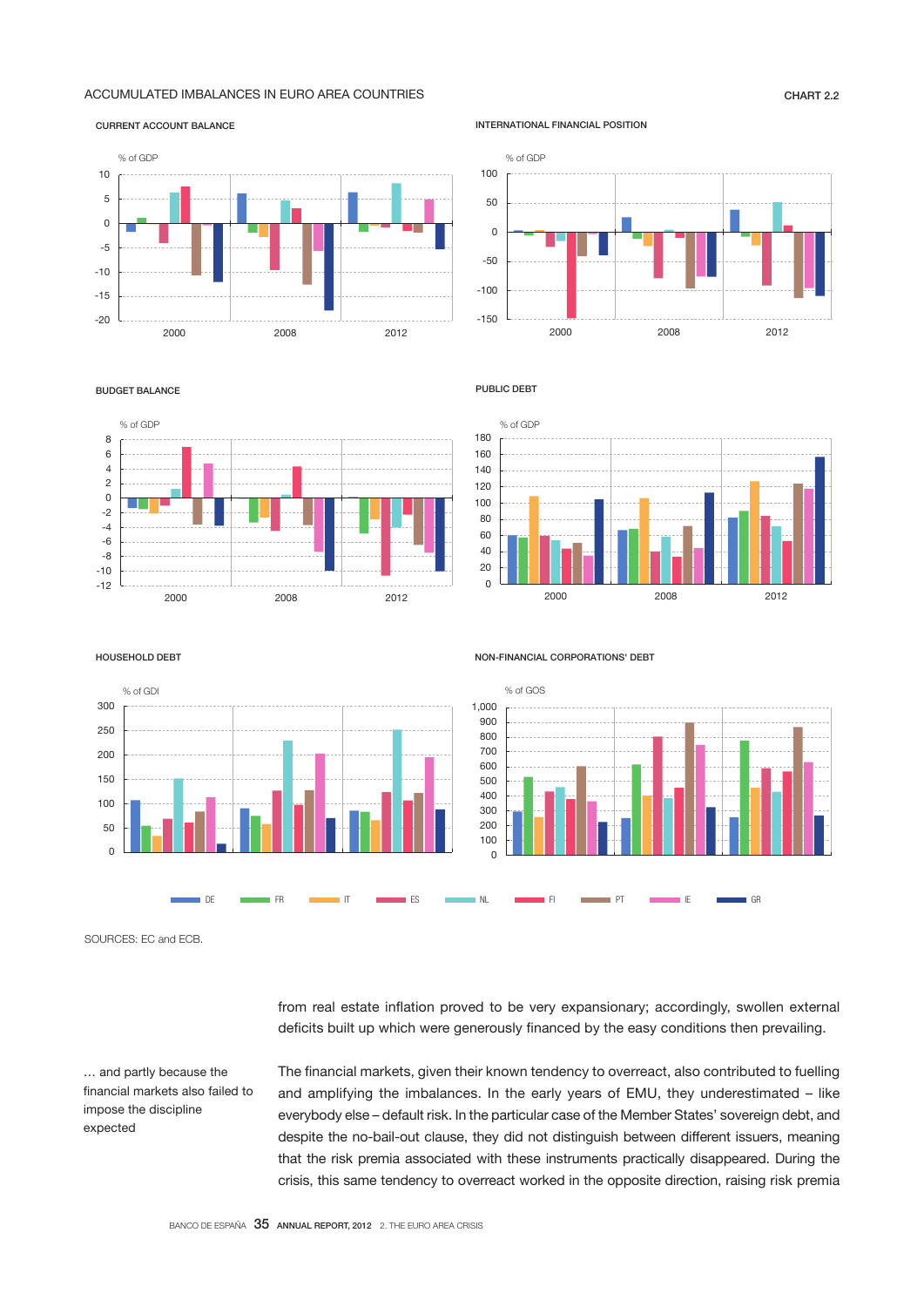# AVERAGE ANNUAL GROWTH OF EXPORTS AND COMPETITIVENESS **CHART 2.3** CHART 2.3



SOURCES: EC and ECB.

The uneven progress in introducing structural reforms also contributed to amplifying

divergences

uneven…

above what was attributable to the fundamentals of the economies concerned and seriously jeopardising the very functioning of the euro area.<sup>6</sup>

The mismatches in competitiveness across the euro area countries widened owing to the differences in how wages and productivity trended. These differences were, in part, closely related to the diversity in the institutional configuration of the labour and product markets, and in the time and manner in which these countries applied the structural reforms needed to add flexibility to their economic structures. At the onset of EMU, wage growthrestraining labour reforms and productivity-boosting product market reforms were introduced, to a greater extent, in the countries where demand-side pressures were less, and in particular in Germany, where the reduction in ULCs and the growth of exports were very high (see Chart 2.3). Conversely, in other member countries the reform momentum demanded by the EMU entry convergence requirements faltered and has only picked up, in part, following external pressures derived from the unfolding and the management of the sovereign debt crisis (see Box 2.1).

As a result, member countries' productive structures diverged during the upturn and only the strong adjustment imposed by the crisis on certain sectors, such as real estate, has recently corrected – albeit only partially – this tendency. The disparity explains, at least in part, why the nature of the crisis has differed in each case and also why the dispersion of GDP growth rates across the euro area countries has been much more marked in the two recent recessions (2008 Q1-2009 Q2 and that which began in 2011 Q3) and in the muted recovery between both (2009 Q3-2011 Q2) than in the recessions and expansions recorded in previous periods.<sup>7</sup>

… as was too the course of private and public debt…

As a result, developments in the productive structures of the member countries were

> Debt levels within the euro area are also very different from one country to another. Household debt, which accounted in the area as a whole in 2007 for 95% of gross disposable income, increased to 100% at the end of last year. At the start of the crisis, these ratios stood at 126% in Portugal, 130% in Spain, 205% in Ireland and 222% in the Neth-

<sup>6</sup> See E. Alberola, L. Molina and Pedro del Río (2012), *Boom-bust cycles, imbalances, and discipline in Europe.* Documentos de Trabajo, no. 1220, Banco de España.

<sup>7</sup> Also compounding this was the uneven impact on current- and capital-account balances of the growth of the emerging countries, the integration of the Central and Eastern European countries, and the nominal appreciation of the euro. See R. Chen, G. M. Milesi-Ferreti and T. Tressel (2013), "External imbalances in the euro zone", *Economic Policy* (January), pp. 101-142.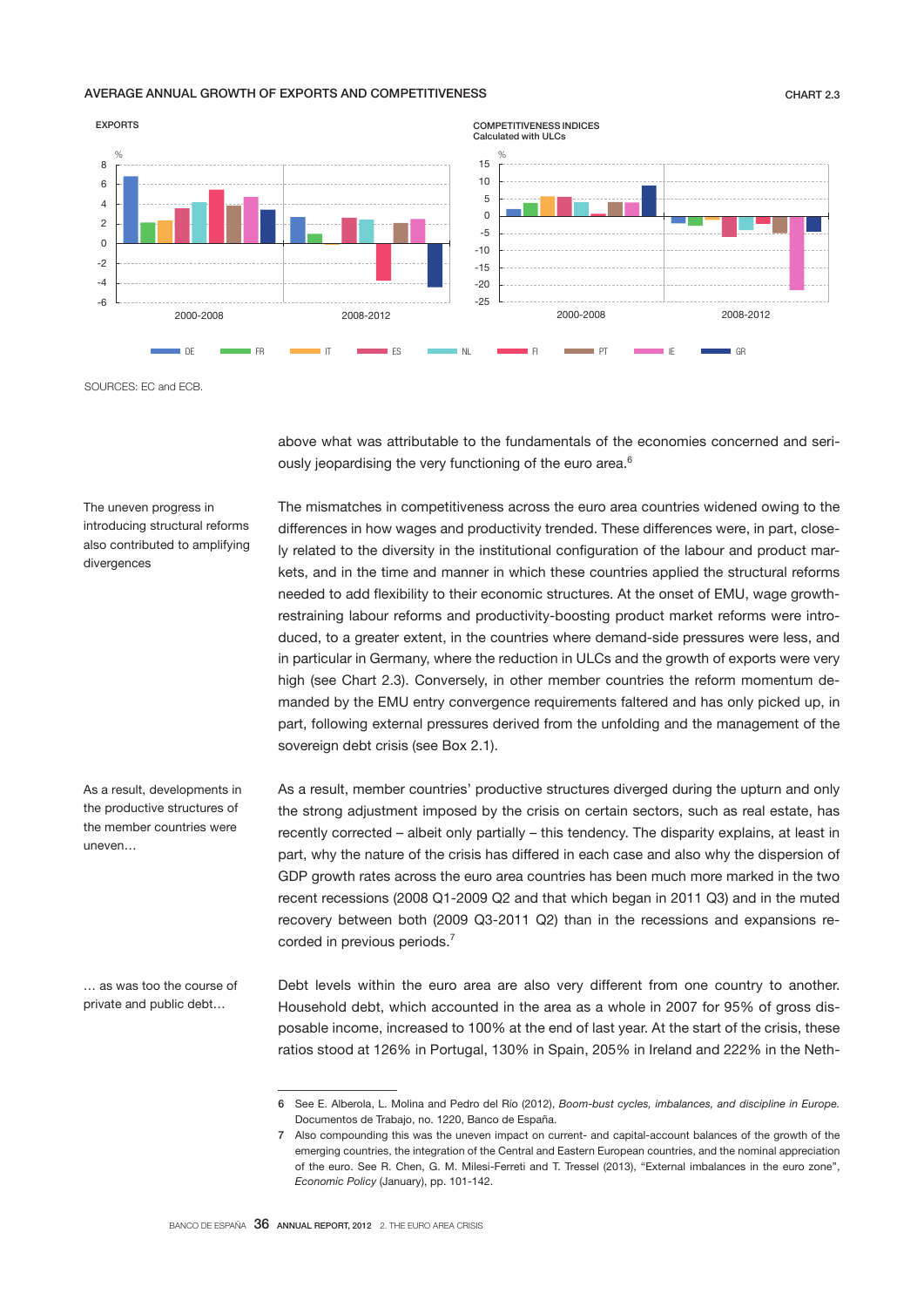# STRUCTURAL REFORMS AND EMU BOX 2.1

One of the requirements for a monetary union to function properly is that price and wage setting in member countries should be flexible enough to accommodate asymmetrical shocks without them resulting in a high and lasting reduction in economic activity. During the transition process towards EMU, many of the countries aspiring to membership implemented product and factor market reforms to achieve this flexibility. Furthermore, there was the hope that euro area membership in itself would accelerate the reforms.

However, during the period 1999-2007 the intensity with which Member States addressed structural reforms was very mixed. This was partly attributable to the need for reforms being perceived with less urgency in times of economic growth. In fact, after EMU was launched, structural reforms were postponed in the majority of countries where they were needed most and have only been taken up again recently under the pressure of events. This is what the findings available in the literature indicate which, although they do not provide definitive conclusions, they have not found favourable evidence of the idea that EMU has favoured the reform process, but rather the opposite.<sup>1</sup>

These papers usually employ indicators on competition and labour regulations compiled from a systematisation of the poten-



# LABOUR REGULATION INDICATORS (a)



# 3 COLLECTIVE BARGAINING (ORGANISATION) (c)



#### 4 COLLECTIVE BARGAINING (LEVEL) (c)

 $\overline{0}$ 1

 $\overline{2}$ 

3

4



OECD-Non- Europe-Non-

Europe-Euro area 10

2 EMPLOYMENT PROTECTION (TEMPORARY EMPLOYEES) (b)

euro area

Eastern

SOURCE: *OECD Indicators of Employment Protection.*

a The countries in each group are as follows:

OECD-Non-Europe: Australia, United States, Canada and Japan.

Europe-Euro area 10: Germany, Austria, Belgium, Spain, Finland, France, Greece, Netherlands, Ireland and Portugal.

- Europe-Non-euro area: Denmark, Norway, United Kingdom, Sweden and Switzerland.
- Eastern Europe: Slovakia, Hungary, Poland, Czech Republic and Turkey. b Employment protection is the degree of rigidity (on a scale of 1 to 6, from least to most rigid) of employment protection legislation.
- c Excluding Turkey.

<sup>1</sup> For a description of how the labour market reform process has developed in Spain, see S. Bentolila, J. J. Dolado and J. F. Jimeno (2012), "Reforming an insider-outsider labor market: the Spanish experience", *IZA Journal of European Labor Studies 2012,* 1:4 (December).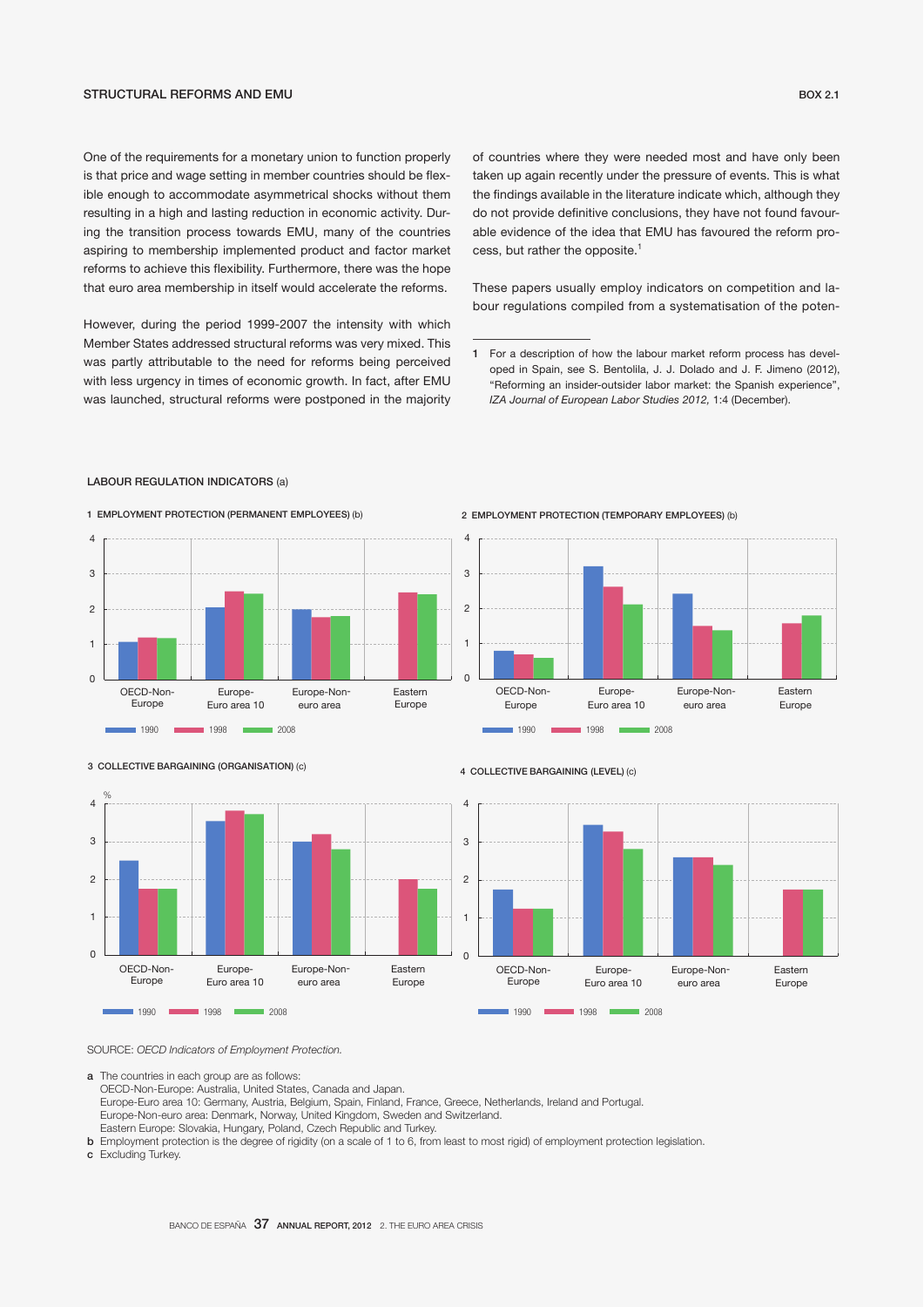tially most influential aspects in determining prices and wages.<sup>2</sup> Some of the most frequently used indicators are the OECD's indicators on employment protection legislation and product market regulation and the *ICTWSS*' indicators on trade union membership and collective bargaining from the *Database on Institutional Characteristics of Trade Unions, Wage Setting, State Intervention and Social Pacts*. Panels 1 and 2 show some of

these indicators grouped for comparison purposes into four geographical areas.<sup>3</sup>

Level:  $5 =$  National or central.  $4 =$  National or central, with additional levels of sector and/or company.  $3 =$  Sectoral.  $2 =$  Sectoral, with additional level of company.  $1 =$  Company.

## PRODUCT MARKET REGULATION INDICATORS (a)

### 1 PRODUCT MARKET REGULATION (STATE/REGIONAL/LOCAL) (b)



3 CHANGES IN MARKET REGULATION OF NON-EURO AREA COUNTRIES (c)



2 PRODUCT MARKET REGULATION (NATIONAL) (b)



4 CHANGES IN MARKET REGULATION OF EURO AREA COUNTRIES (c)



SOURCE: OECD, *Product Market Regulation Database.*

a The countries in each group are as follows:

 OECD-Non-Europe: Australia, United States, Canada and Japan. Europe-Euro area 10: Germany, Austria, Belgium, Spain, Finland, France, Greece, Netherlands, Ireland and Portugal. Europe-Non-euro area: Denmark, Norway, United Kingdom, Sweden and Switzerland. Eastern Europe: Slovakia, Hungary, Poland, Czech Republic and Turkey.

b Product market regulation is the degree of rigidity (on a scale of 0 to 6, from least to most rigid) of market protection legislation.

c Value of the indicator between 0 and 6, 0 being the least restrictive.

<sup>2</sup> Summarising the full complexity of competition and labour market regulations in quantitative indicators comparable across countries and over time is not without problems. Furthermore, in the case of regulations on competition the differences that may exist within each country as a result of the intervention of regional governments or federal states are not always included. Nevertheless, these indicators provide useful information on general trends and the main characteristics of national regulations on labour, goods and services markets.

<sup>3</sup> The collective bargaining indicators are defined as follows: Coordination:  $5 =$  Centralised negotiations with the imposition of a nationwide agreement or wage guidelines established by the government.  $4 = Mix$ ture of sector and nation-wide negotiations in which central organisations reach agreements which are not necessarily applicable to all industries or in which certain trade unions and employer associations set guidelines for the economy as a whole.  $3 =$  Sector bargaining with limited participation of national organisations with the possibility of negotiating at company-level.  $2 =$  Mixture of sector and company-level negotiations with scant application of sectoral agreements . 1 = Fragmented negotiations, mainly at company level.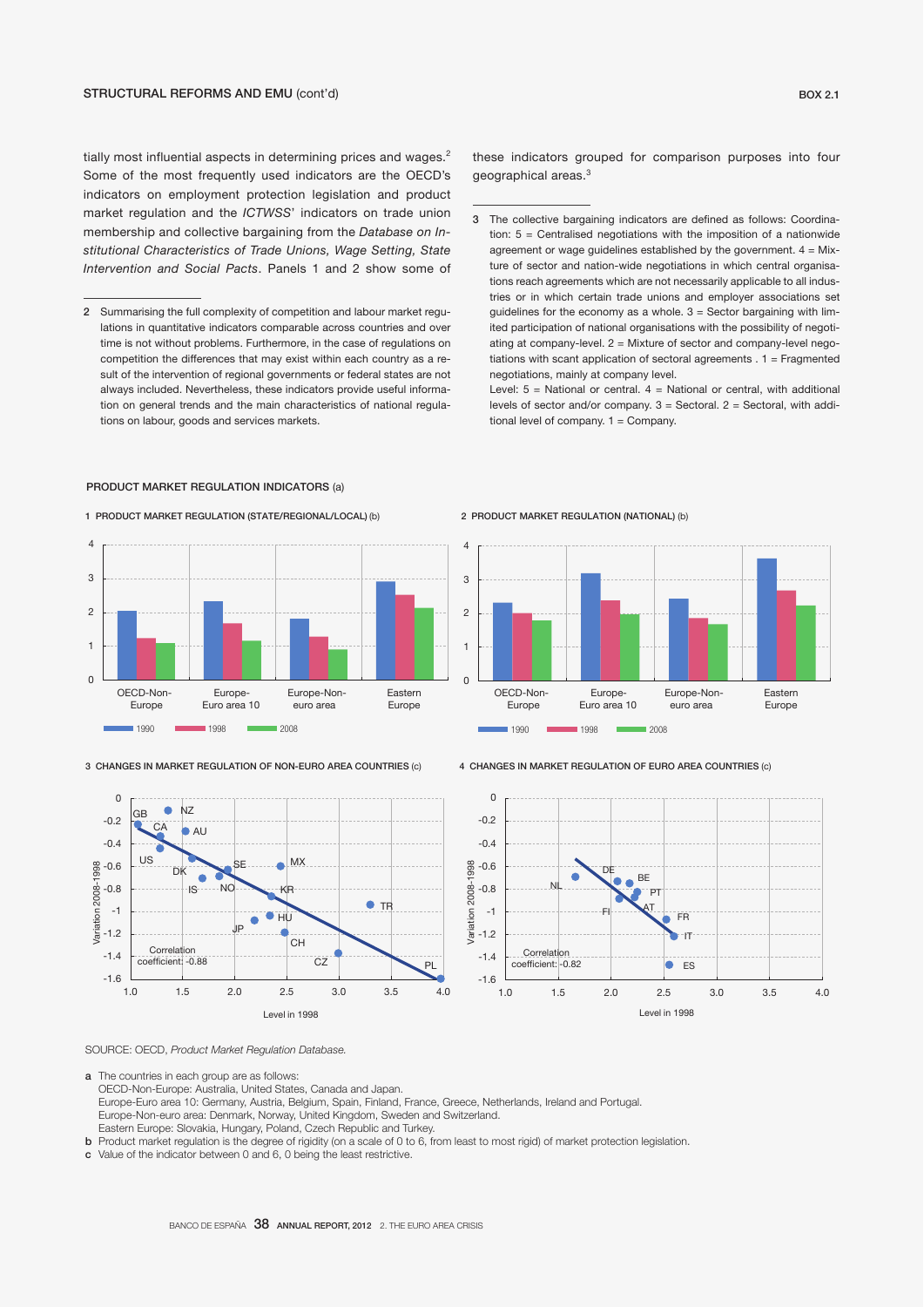From the simple observation of these indicators robust conclusions cannot be obtained about the impact on EMU of the reform intensity of its Member States, given that the changes in the indicators are not very different from those seen either in the same countries prior to the onset of EMU or in countries which do not belong to that group that started out from similar situations. Consequently, it is necessary to turn to more elaborate analyses (multiple regression) in order to identify the possible differential factors. Noteworthy among the initial papers dedicated to testing the assumption of whether or not EMU has favoured structural reforms is that of Duval and Elmeskov (2005), who consider labour and product market reforms and find in general that the occurrence of economic crises, the incidence of high unemployment and a healthy fiscal position tend to give rise to the introduction of reforms, whereas belonging to a monetary union, perhaps, decreases reforming activity. They also find that reforms in the product market favour the introduction of labour market reforms and vice versa. A later paper by Høj *et al.* (2006) confirms that the occurrence of major crises is associated with more and better reforms, although, as regards employment protection and employee benefits, these usually occur to a greater extent in growth periods. More recently, Bertola (2010)<sup>4</sup> has found that in euro area Member States, employment protection legislation has been relaxed more, there has been a

larger reduction in taxation of labour and a relative increase in the unemployment benefit replacement rate<sup>5</sup>. Finally, other narrative approaches concluded that the boom reduced incentives for introducing new reforms, which not only caused a decline in economic growth but it also prolonged the credit boom and delayed economic policy responses to the crisis<sup>6</sup>.

The indicators shown – available to 2008 – do not yet reflect the impact of recent reforms, but the information from other sources suggests that the structural reform process of euro area economies seems to have quickened during the crisis, $<sup>7</sup>$  in particular in</sup> those countries which are more reliant on external financing and in certain specific areas such as collective bargaining and unemployment benefit systems and pension and employment protection systems. However, differences between Member States as regards the regulation of product and labour markets continue to be very pronounced.

7 OECD (2013), *Going for growth*, Paris.

erlands. And since then they have held relatively constant in Portugal (122% in 2012), Spain (123%) and Ireland (205%), and increased in the Netherlands (249%). The microeconomic data available, drawn from the recently published Eurosystem Household Finance and Consumption Survey, likewise show high cross-country heterogeneity (see Chart 2.4).

The increase in non-financial corporations' debt also arose with uneven intensity: while in 2007 companies' debt in the euro area on average was equivalent to 4.4 times their gross operating surplus, in some of the countries now subject to greater financial stress, that rate was notably higher (7.7 in Portugal, 4.9 in Ireland and 8 in Spain). At present, the euro area average for corporate debt is equivalent to 5.1 times the gross operating surplus (8.6 in Portugal, 6.8 in Ireland and 6 in Spain).

In terms of the public-sector rate of indebtedness, the increases during the crisis, arising both from the primary deficits built up and from the higher cost of debt financing and lower GDP growth, were particularly marked in the Southern European countries. The exceptions were Italy, whose point of departure was already a debt rate higher than 100%, and Ireland, where the biggest impact stemmed from the clean-up of the banking sector (see Chart 2.5).

<sup>4</sup> See G. Bertola (2010), "Labour markets in EMU: What has changed and what needs to change", in M. Buti, S. Deroose, V. Gaspar and J. Nogueira Martins (Eds.), *The euro: the first decade,* Cambridge University Press, Cambridge, pp. 715-758, and G. Bertola and A. Lo Prete (2010), *Whence Policy? Government Policies, Finance and Economic Integration,* CEPR Working Paper No. 7820.

<sup>5</sup> A common trend in euro area countries is the gradual replacement of employment protection (making external flexibility easier) by unemployment protection (higher replacement rate of unemployment benefits). In the goods and services markets, the reforming efforts centre on some specific sectors (such as network industries) and the removal of administrative barriers; conversely, hardly any far-reaching reforms of education systems, of innovation and of professional services have been seen.

<sup>6</sup> See J. Fernández-Villaverde, L. Garicano and T. Santos (2013), *Political Credit Cycles: The Case of the Euro Zone,* NBER Working Paper No. 18899.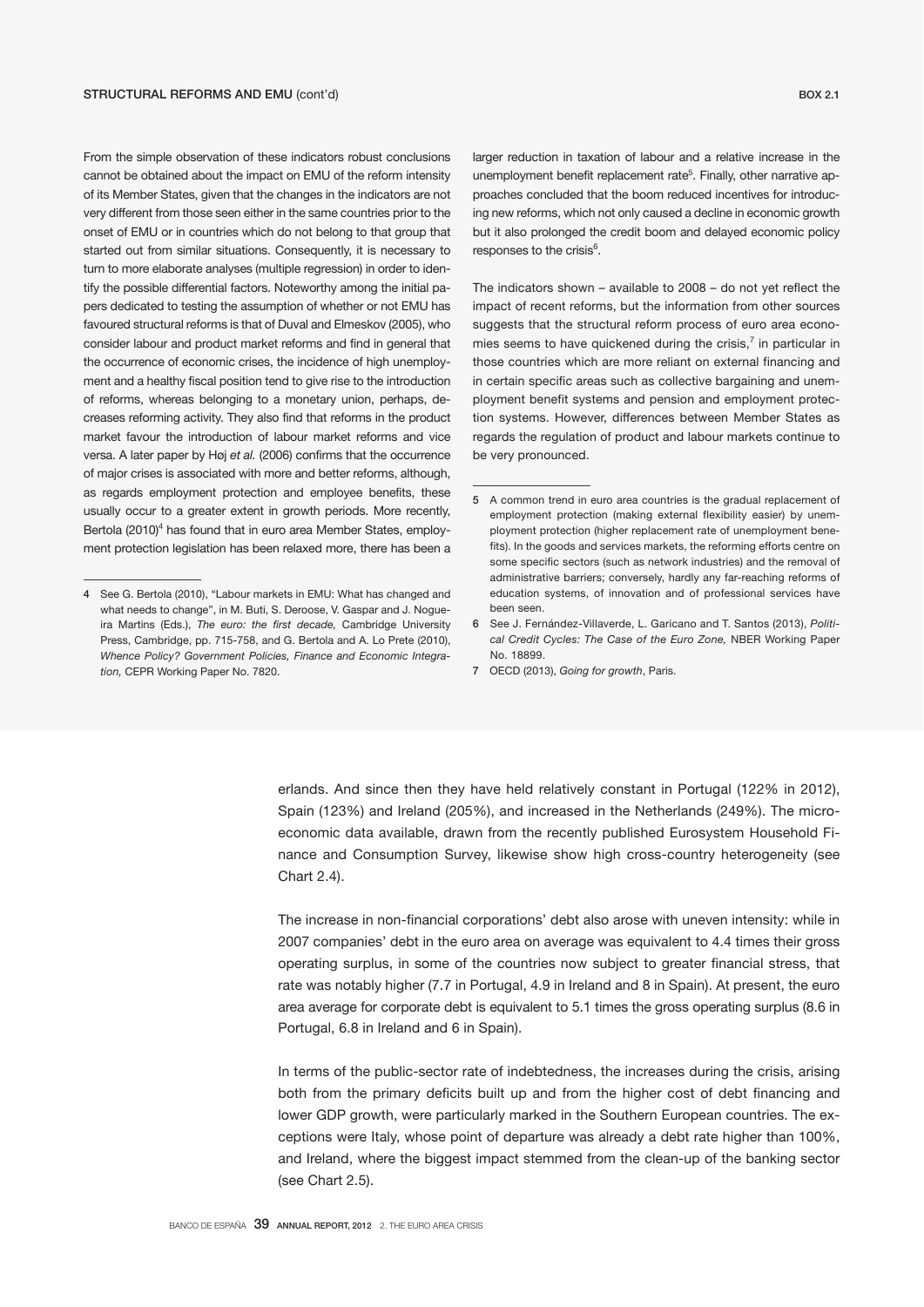# HOUSELHOLD DEBT IN THE EURO AREA CHART 2.4



SOURCES: European Survey of Household Finances and Banco de España.

# PUBLIC FINANCES IN THE EURO AREA CHART 2.5



SOURCE: Eurostat.

a Ireland's primary deficit in 2010 is 27.7%

… and, especially, the behaviour of labour markets Sufficient price and wage flexibility, and high mobility of the factors of production are two of the characteristics proper to an optimal monetary area. During the expansion that followed the creation of EMU, few labour reforms were introduced that succeeded in improving the institutional configuration of the labour market in those countries that had historically shown greater price and wage rigidity and limited labour mobility (see Box 2.1). Consequently, the crisis has had a very uneven impact on unemployment, with an increase from 2007 to 2012 of 3.8 pp in the euro area as a whole, but of 16.8 pp in Spain, 16 pp in Greece and 10.2 pp in Ireland.

EURO AREA PUBLIC DEBT (CHANGE)

These changes are the result of very different labour market performances, which are much more clearly manifest when flows in job creation (labour flows from inactivity and unemployment to employment), job destruction (labour flows from employment to unemployment and inactivity) and labour market exits (flows from employment and unemployment to inactivity) are observed (see Chart 2.6).

#### DEBT/INCOME RATIO FOR HOUSEHOLDS WITH MEDIAN DEBT



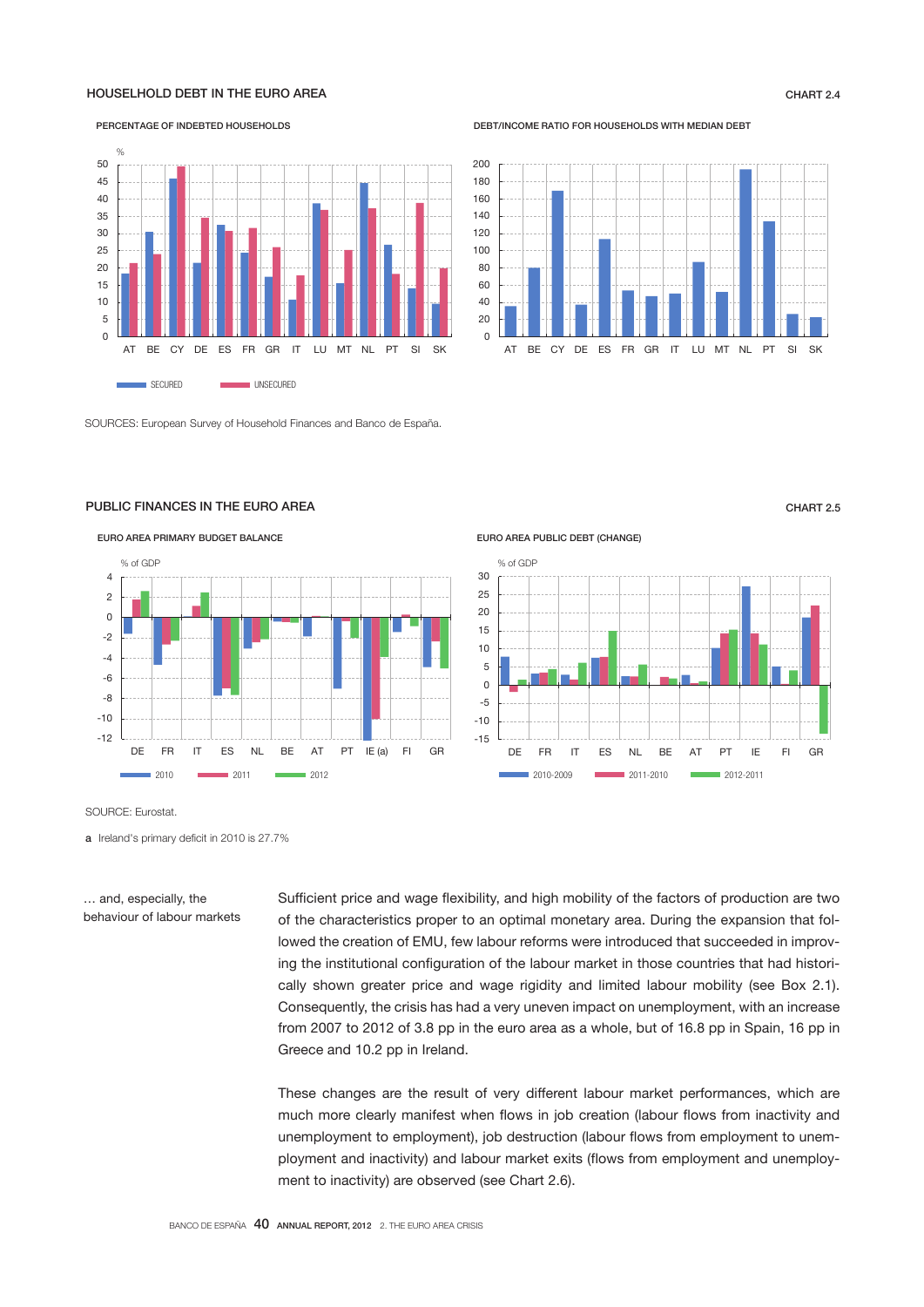# INCREASE IN THE PROBABILITY OF TRANSITING BETWEEN LABOUR MARKET STATUSES (Differences relative to the period 2006-2008)



UNEMPLOYMENT-EMPLOYMENT



-0.5 0.0 0.5 1.0 1.5  $2.0$ 2.5 3.0 3.5 4.0 AT BE DE SE FR DK ES IT UK GR PT 2009-2010 2011 pp

INACTIVITY-ACTIVITY



SOURCES: Labour Force Survey (Eurostat) and Banco de España.

2.2. THE LIMITATIONS OF EMU

ACTIVITY-INACTIVITY

ernance of the euro area have proven insufficiently sound: i) the identification and correction of macroeconomic imbalances; ii) the implementation of the agreed fiscal discipline principles; iii) the consequences of growing financial integration, and iv) the non-existence of common crisis-resolution mechanisms.

The crisis has highlighted four basic areas in which the initial institutional design and gov-

The macroeconomic divergences between the euro countries may have serious consequences if not curbed in time

The main divergences in the euro area reflected, as explained, the build-up of macroeconomic imbalances that would need, sooner or later, to be corrected. The countries with higher growth in external debt were, indeed, those which posted lower growth in productivity. This is contrary to what characterises a natural process of economic convergence within a common monetary zone, where the higher future growth of productivity in the country with the lowest income warrants its indebtedness against the country with the highest income while such convergence is coming about.<sup>8</sup>

The Maastricht Treaty laid down oversight procedures and corrective mechanisms for excessive budget deficits and public debt, although they were relatively inoperative, as

<sup>8</sup> See F. Giavazzi and L. Spaventa (2011), "Why the current account may matter in a monetary union: lessons from the financial crisis in the euro area", in M. Beblavy, D. Cobham and L. Ódor (eds.), *The Euro Area and the Financial Crisis*, Cambridge University Press.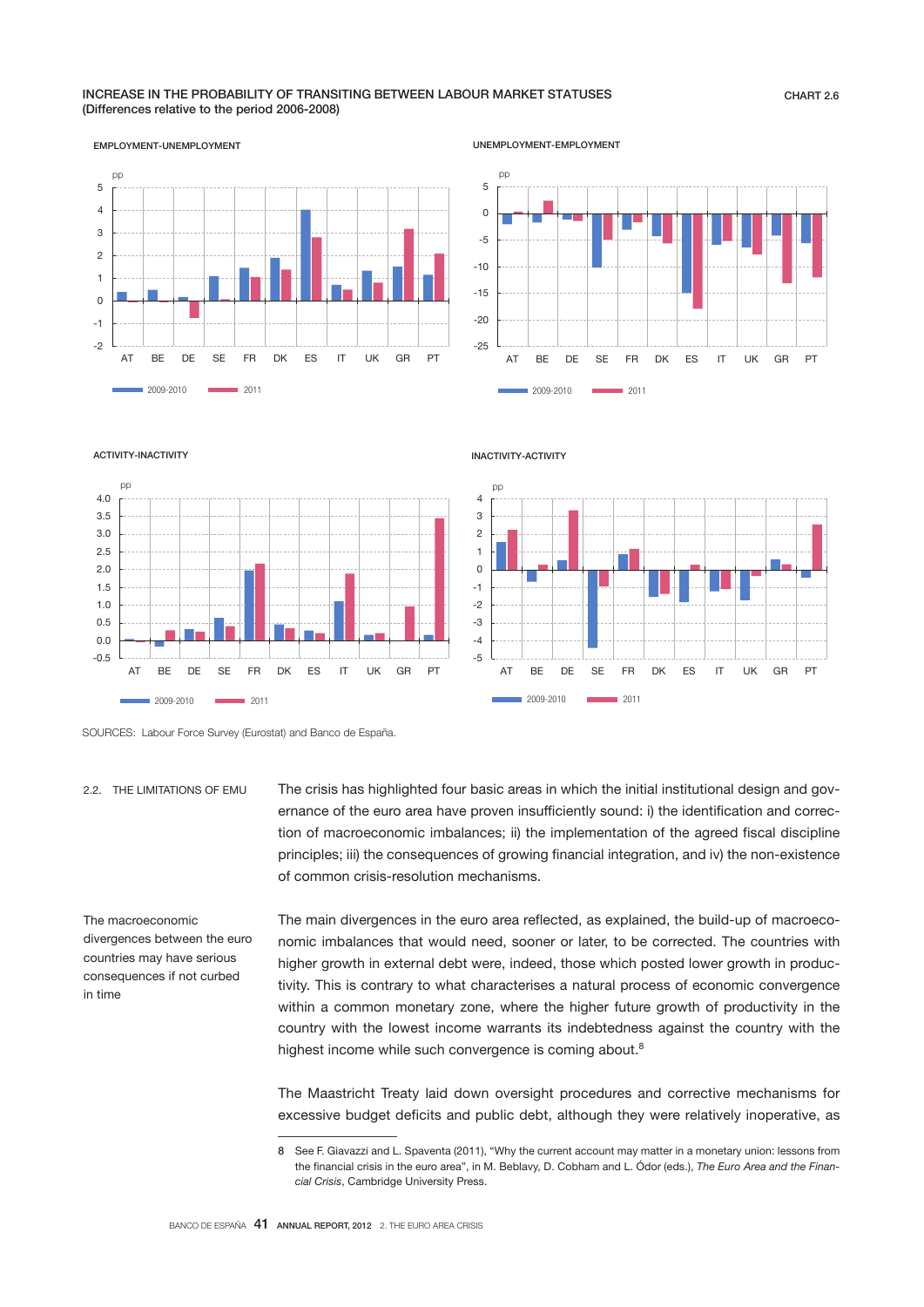discussed below. But other potential macroeconomic imbalances (e.g. unemployment and the current-account balance) were scarcely catered for.

The fiscal disciplining mechanisms were not effective…

… as a result of which the fiscal room for manoeuvre in the face of the crisis was very rapidly exhausted

In this setting, neither the consequences of growing financial integration nor how to tackle bank crises had been foreseen

The resolution mechanisms for banking and sovereign debt crises have only been launched *a posteriori*

One of the potential vulnerabilities of EMU which was identified early on is that derived from the incentive to pursue overly lax fiscal policies if it is expected that the other member countries will come to the rescue in times of need. To correct this, the Treaty set caps on budget deficits and public debt through the Stability and Growth Pact, which also envisaged fining the countries that exceeded these ceilings. The Treaty likewise warned members that they should meet their debt obligations exclusively through their own resources.

However, during the 1999-2007 period, in a setting of growth and low funding costs, the fiscal imbalances of some of the euro area countries were masked by extraordinary revenue, which was used to lower taxes or to increase public spending. This did not give rise to any warning by international agencies, which did not identify the underlying imbalances and their risks for debt sustainability. In other countries which did not benefit from this type of revenue, such as Germany and France, but which did exceed the deficit ceilings set under the Stability and Growth Pact, the procedures established were not applied with due diligence. Ultimately, this diminished the capacity of the Pact to redress situations of risk.

The strong dependence on extraordinary revenue, the increase in public spending during the first phase of the crisis, the expenses arising from the clean-up of the financial sector and the marked rise in financing costs all induced a rapid increase in budget deficits (see Chart 2.2). Indeed, the most vulnerable economies saw how the fiscal instruments for economic stabilisation lost their power precisely when it was most needed; accordingly, the capacity to use a countercyclical fiscal policy was much diminished. Growing funding difficulties were exacerbated when the necessary fiscal consolidation measures began to produce negative effects on economic activity in the short run. This has given rise to heated debate on the magnitude of the "fiscal multipliers" and the room for potential gradualism in the reduction in public spending that is compatible with the least costly exit from the crisis (see Box 1.2). In any event, the funding difficulties that countries with severe fiscal problems are facing and uncertainty over the magnitude of these multipliers means more efficient forms of reducing public spending and increasing revenue must be found, amid the difficulties of a setting marked by low growth and the need for the deleveraging of both the public and private sectors.

In the initial design of EMU, the supervision and regulation (in some of its elements) of the financial system remained within the national realm, despite the expected increase in financial integration in the area. The consequences were dramatically highlighted by the crisis, as governments had to individually assume the cost of cleaning up financial institutions whose economic activity and repercussions went beyond national borders. This ultimately created a "diabolical link" which has magnified the relationship between sovereign and banking risks, especially in those countries with lower growth potential and a higher rate of indebtedness.<sup>9</sup>

As the financial difficulties heightened, Greece (owing to its public debt sustainability problems), Ireland (the fiscal consequences of its bank bailout) and Portugal (mainly its weak growth potential) had to request financial assistance from their partners. During 2012, Cyprus also formally requested a support programme and Spain agreed on a financial

<sup>9</sup> See A. Mody and D. Sandri (2012), "The euro zone crisis: how banks and sovereigns came to be joined at the hip", *Economic Policy* (April), pp. 199-230.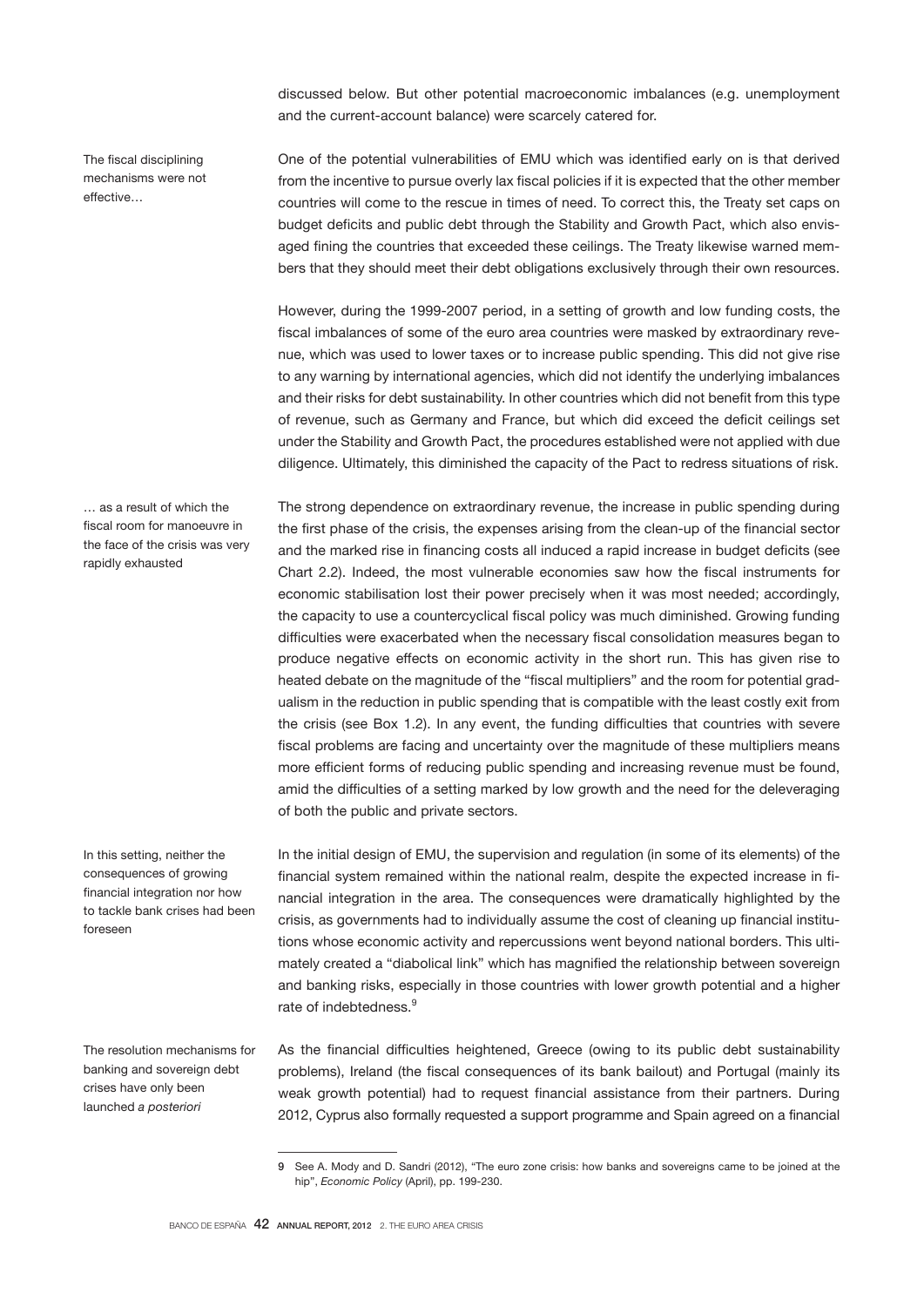aid package for the recapitalisation of part of its banking sector. The mechanisms to implement the financial aid, which is subject to strict conditionality tailored to each case, were primarily formalised ad hoc (Greece) and, later, through the European Financial Stability Fund. Finally, March 2011 saw the approval of the creation of the European Stability Mechanism (ESM). This is a permanent financial crisis-resolution mechanism for the euro countries which began to function last September and will be fully operational from July 2013.

The ECB has made up, in part, for these insufficiencies through the intensive use of its unconventional tools

The actions of the ECB have helped mitigate in part the consequences of the aforementioned institutional weaknesses, both through the use of conventional tools and, above all, through the implementation of a broad set of unconventional measures. The generous liquidity-provision policy by means of fixed-rate tenders with full allotment, broader eligibility criteria for the collateral for lending operations and the extension to three years of its long-term refinancing operations are significant examples here. The actions by the ECB have, at different times, allowed tensions to be alleviated and have bought the necessary time so that measures in other areas may bear fruit. The efficient design of the ECB's operations made the taking of these decisions easier.<sup>10</sup> The securities purchase programmes aimed at restoring the transmission mechanism and, most particularly, the announcement of the so-called "outright monetary transactions" also contributed substantially to lessening the risks of growing sovereign risk premia spirals associated with the increase in uncertainty over the irreversibility of the euro. In any event, it is clear from the description of the sources of this crisis that resolving the underlying problems cannot be done by the instruments available to the monetary authority, meaning that their role cannot stand in for an improvement in the governance and institutional design of EMU.

To tackle the problems at the root of the crisis affecting the euro area, the member countries must pursue decisive and convincing measures. Governments have to accept that, in a monetary union, domestic policies must be unequivocally geared to increasing the adjustment capacity of their economies, raising productivity and ensuring macroeconomic stability. That requires headway in the consolidation of public finances and undertaking reforms that raise the potential growth and competitiveness of the member economies and provide, at the same time, the necessary flexibility within a monetary union to make good the lack of certain traditional stabilisation instruments, such as the interest rate, the exchange rate and also fiscal discretionality. 3 The way forward in resolving the shortcomings of the euro area

> But that is not enough. Also needed are resolute area-wide measures. The realisation that the initial design of the monetary union was not sufficiently sound has made reform a vital prerequisite for restoring credibility in the continuity of the project.

The reform of governance began with the strengthening of economic policy surveillance instruments

The Stability and Growth Pact was revised, introducing the Fiscal Compact and the new Macroeconomic Imbalances Procedure…

Initially, the reform of the euro area's institutional architecture focused on strengthening budgetary policy surveillance mechanisms, extending the oversight perimeter subsequently to the macroeconomic imbalances (see Table 2.1). The reform of micro and macroprudential policies was also launched, to redress the flaws that had allowed an excessive build-up of risk in most euro area banking systems.

A far-reaching review of the Stability and Growth Pact was conducted, laying down new spending and debt-reduction rules along with a more extensive and harsher set of sanctioning mechanisms. Further, the European Commission was empowered to intervene in the design phase of national budgets (the two-pack rules). To improve the national anchoring

<sup>10</sup> For a comparison of the responses by the Federal Reserve, the Bank of England and the ECB to the financial crisis, see M. Lenza, H. Pill and L. Reichlin (2010), *Monetary Policy in Exceptional Times,* ECB Working Paper, 1253.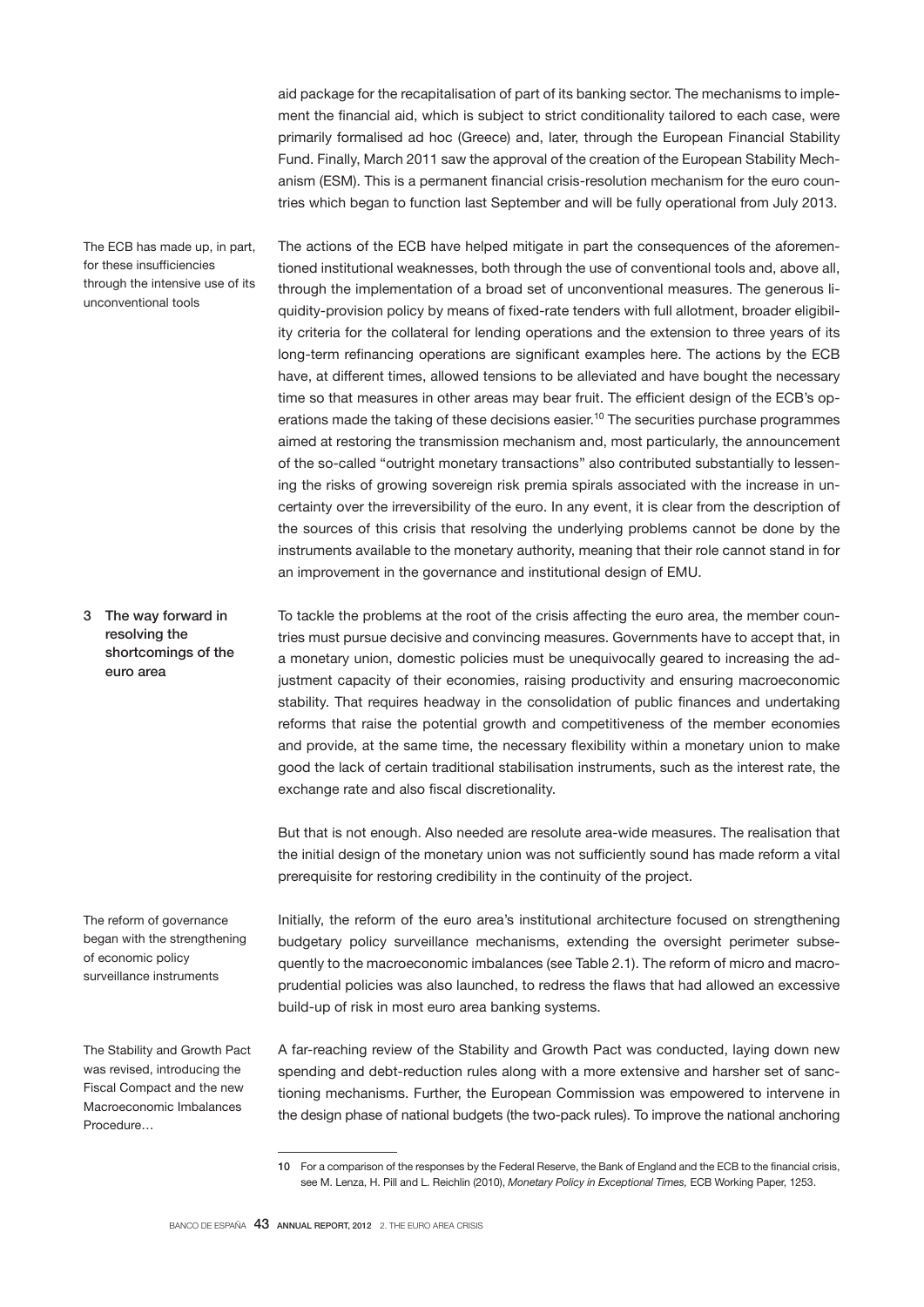| First phase of the reform (six-pack)    | Strengthening of the Stability and Growth Pact. In addition to the cap of 3% of GDP for the deficit and<br>the commitment to converge by at least 0.5 pp of GDP (in structural terms) towards the medium-term<br>objective, the following are introduced: ceilings on spending growth, a rule for debt reduction (1/20 per<br>annum) and more extensive sanctions that could be applied at an earlier phase of the procedure;<br>reverse voting rules are also introduced, whereby the Commission's recommendations are considered<br>to be approved unless the Council voices its disagreement within a specified period. |
|-----------------------------------------|----------------------------------------------------------------------------------------------------------------------------------------------------------------------------------------------------------------------------------------------------------------------------------------------------------------------------------------------------------------------------------------------------------------------------------------------------------------------------------------------------------------------------------------------------------------------------------------------------------------------------|
|                                         | Creation of the Macroeconomic Imbalances Procedure, for the prevention and correction of<br>macroeconomic imbalances. Drawing on a set of indicators (Alert Mechanism), it will be determined<br>which countries have or risk having excessive imbalances. These countries would be subject to an<br>"in-depth analysis", which will conclude with recommendations. If these recommendtions are not<br>reiteratedly met, the procedure might conclude with the imposition of sanctions.                                                                                                                                    |
|                                         | European Commission Regulation that grants it power to issue an opinion on national budgets before<br>these are approved in Parliament and which recommends establishing independent national fiscal<br>councils.                                                                                                                                                                                                                                                                                                                                                                                                          |
| Other elements of the reform (two-pack) | European Commission Regulation that introduces the enhanced monitoring procedure for countries<br>that have applied for financial assistance or that evidence instabilities which may jeopardise the area's<br>financial stability.                                                                                                                                                                                                                                                                                                                                                                                        |
| Other inter-governmental mechanisms     | Treaty on Stability, Convergence and Governance. Under the so-called "Fiscal Compact" it is obligatory<br>to transpose to national law, preferably to the Constitution, the commitment to a balanced budget<br>throughout the cycle and to introduce an automatic correction mechanism for potential slippage.                                                                                                                                                                                                                                                                                                             |
|                                         | Euro-Plus Pact (inter-governmental agreement whereunder countries undertake to set specific reform<br>commitments to increase tax harmonisation, competitiveness and financial restructuring).                                                                                                                                                                                                                                                                                                                                                                                                                             |

SOURCE: Banco de España.

of fiscal policies, the Treaty on Stability, Coordination and Governance was introduced, an inter-governmental pact known as the Fiscal Compact, which makes it obligatory to transpose into national law, preferably the Constitution, the commitment to maintain a balanced budget throughout the cycle. And to prevent other-than-fiscal macroeconomic imbalances from emerging, the Macroeconomic Imbalances Procedure was set in place and the Euro Plus Agreement was signed, whereunder euro area governments undertake to set in place competitiveness-enhancing wage and structural reform policies.

... and a new area monitoring systemic financial risks was opened up: macroprudential policy

At a relatively early stage, the governments also agreed on the reform of the financial supervision framework in the European Union, with the creation of sectoral supervisory authorities and, more prominently, of the European Systemic Risk Board (ESRB), the new body entrusted with macroprudential supervision. The main aim of the ESRB is to examine the financial system as a whole, ensuring that the growing interrelatedness and complexity of operations does not result in systemic risks. The ESRB recommended that all Member States establish national macroprudential authorities, in accordance with a series of core principles. The Banco de España has created a high-level working group, with the participation of the Treasury, to draw up specific proposals in this respect.

Permanent financial assistance mechanisms for countries with market-access difficulties were also established

The development of these new surveillance mechanisms for domestic economic policies helped overcome the reluctance of some countries to set in place financial assistance mechanisms for the countries experiencing difficulties in raising financing on the markets. The tensions in reaching an agreement on how to channel the financial assistance to Greece highlighted the need for a permanent instrument, with defined rules of conduct providing for diligent action so as to avoid contagion to other economies. But the fear that this instrument might weaken the incentives to pursue more disciplined policies meant that the starting point was a minimum-based initial approach, which had to be rectified as the successive waves of financial tensions highlighted the need for much more powerful firewalls that would be flexible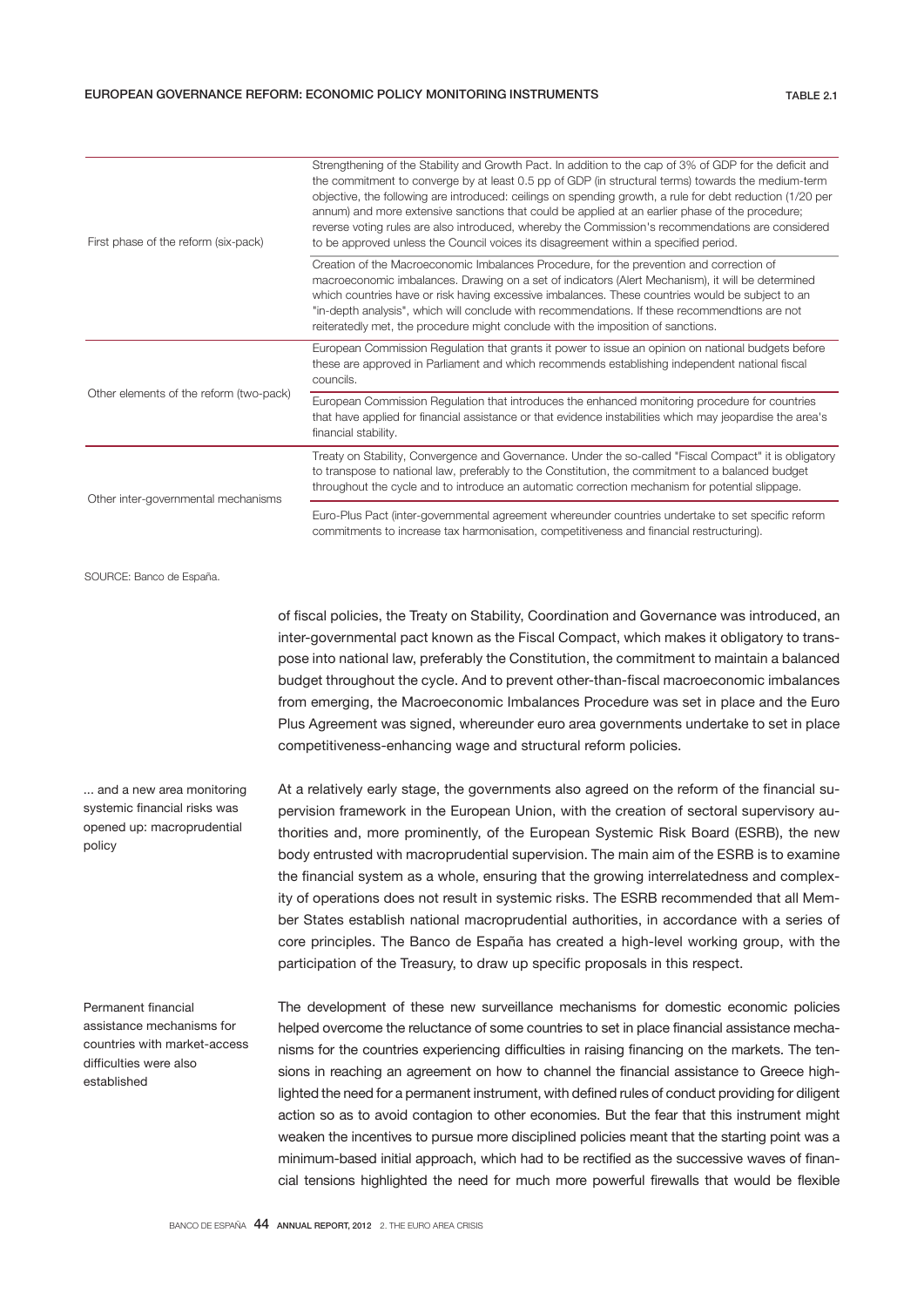# TOWARDS A MORE COMPLETE EMU MAIN ELEMENTS OF THE COMMISSION'S AND EUROPEAN COUNCIL'S PROPOSALS

|                 | Short term<br>(next 18 months)                                                                                                                                                                              | Medium term<br>(18 months-5 years)                                                                                                              | Long term<br>(over 5 years)                                                                                                 |  |  |
|-----------------|-------------------------------------------------------------------------------------------------------------------------------------------------------------------------------------------------------------|-------------------------------------------------------------------------------------------------------------------------------------------------|-----------------------------------------------------------------------------------------------------------------------------|--|--|
| Banking union   | Single supervisory mechanism and single<br>resolution mechanism                                                                                                                                             |                                                                                                                                                 | Full banking union in which, in<br>keeping with initial proposals,<br>there is scope for a common<br>deposit guarantee fund |  |  |
| Fiscal union    |                                                                                                                                                                                                             | Fiscal capacity to soften<br>asymmetrical shocks. Debt<br>Redemption Fund. Pooled short-<br>term debt issues (eurobills).<br>European Treasury. | Full fiscal union, with the creation<br>of a European Budget and the<br>introduction of eurobonds                           |  |  |
| Economic union  | Full implementation of the European<br>Semester, of the six-pack and rapid<br>agreement on the two-pack. Creation<br>of a convergence and competitiveness<br>instrument (contractual reform<br>commitments) | Greater coordination of employment Greater coordination of economic<br>and tax policies                                                         | policies                                                                                                                    |  |  |
| Political union | Greater democratic legitimacy will be sought throughout the process, enhancing accountability to the European<br>Parliament                                                                                 |                                                                                                                                                 |                                                                                                                             |  |  |

SOURCE: Banco de España.

But these instruments were not sufficiently powerful to short-circuit the spirals of instability to which the euro area continued to be vulnerable

A move towards greater fiscal, economic and financial integration became necessary

enough to tackle the specific obstacles of each situation. Following the reform of the Treaty on the functioning of the EU, the ESM – a permanent institution designed to channel financial assistance to the euro area countries that require it, subject to strict conditionality – commenced operating on 27 September 2012. The ESM will be fully operational from summer this year.

The tensions experienced during 2012 reveal that strengthening the surveillance mechanisms was, while necessary, in itself insufficient. The challenges for the integrity of the euro area do not arise only from the inflexibility of labour and product markets, the dispersion of financial regulation and supervision and the absence of fiscal discipline. Events last summer highlighted the fact that, in an imperfect monetary union, the member countries are vulnerable to self-fulfilling prophecies which may ultimately convert an economy's liquidity problems into a confidence crisis that spreads rapidly to other countries in the area and which may jeopardise the very viability of the project.<sup>11</sup>

The rise in 2012 of so-called "redenomination risk", associated with the possibility of the single currency breaking apart, made a qualitative leap in the reform of governance necessary. In late June 2012, the Euro Area Heads of State and Government added a new dimension to the process and agreed to move towards a new Union envisaging the transfer within the area of a large share of credit institution-supervision and bank crisis-management responsibilities (banking union); a system of incentives to promote structural reforms and greater policy coordination (economic union); sufficient fiscal capacity to help withstand shocks more of a domestic nature and to prevent them from spreading to the other countries (fiscal union); and mechanisms ensuring the democratic legitimacy of the entire process (political union).

Despite the strong interdependence and synergies between these four pillars, the process will evolve in different phases (see Table 2.2), although there is still much uncertainty about

<sup>11</sup> P. de Grauwe (2011), *The governance of a fragile Eurozone*, University of Louvain and CEPS.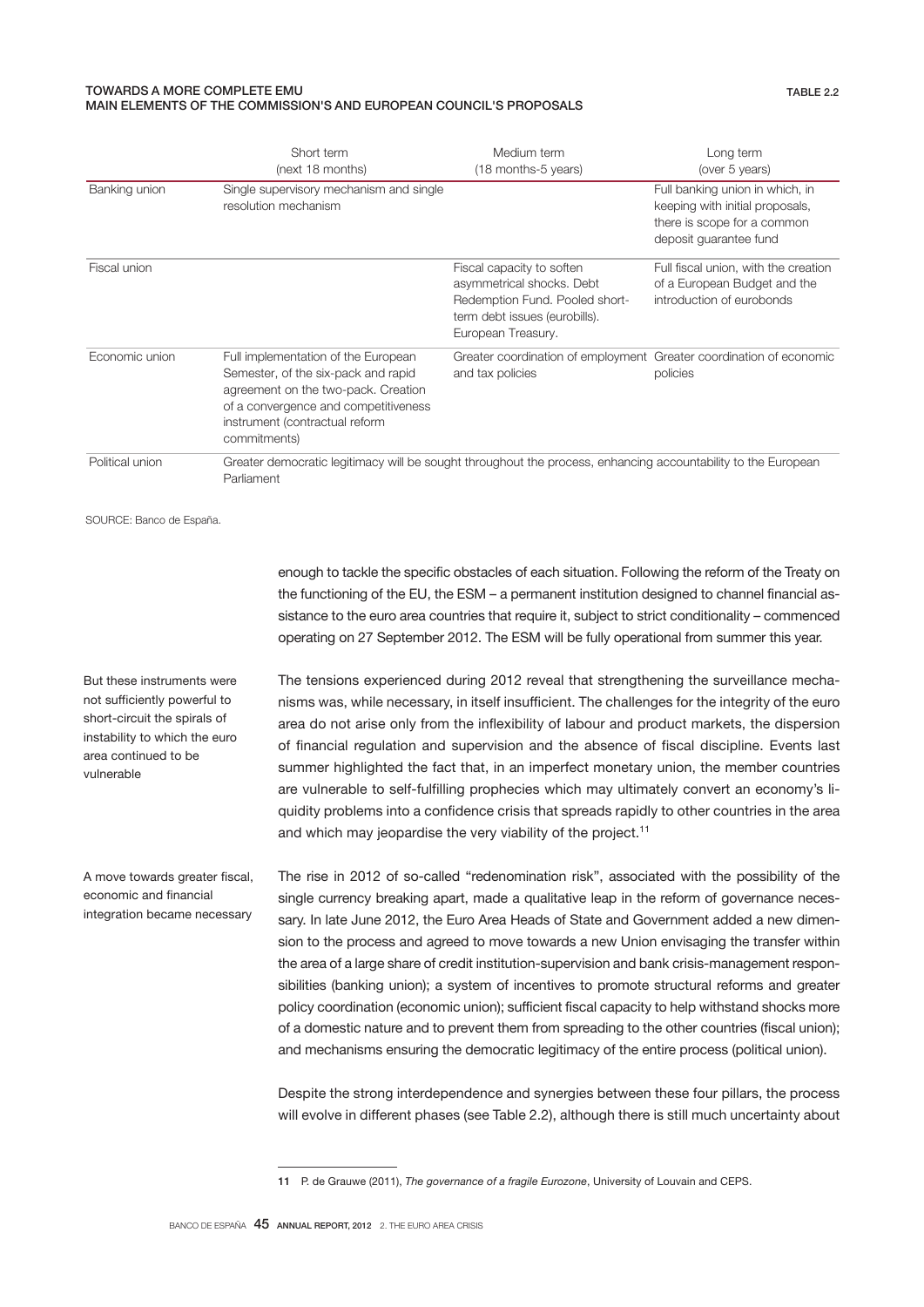the scope of the proposals in several of these areas, particularly concerning the initiatives that entail a degree of mutualisation of risks. Even so, discussions have been set under way along with reflection about the architecture needed for the long-term stability of the euro area, and a roadmap has been laid down to move towards this new model.

In parallel, the absorption of the imbalances built up in the past must be tackled in the short term

# 3.1 BANKING UNION

Financial integration in a monetary union requires greater co-responsibility in supervision and in bank resolution…

… in order to prevent systemic risks and the feedback loop between sovereign and banking risk

In June 2012 it was agreed to move towards a banking union

Priority was granted in December to setting up a single supervisor, comprising the ECB and the national supervisors

While the design of this roadmap has allowed governments to reinforce their commitment to the continuity of the European project, it should not be forgotten that, in the short term, resolving the crisis also requires specific measures that help correct the imbalances that have led to it (legacy issues), alleviate adjustment costs and allow a growth path to be promptly resumed.

At the height of the crisis, the vulnerability that arises from the coexistence of a single monetary policy with financial systems in which the ultimate responsibility for the supervision and resolution of banks falls on national governments became evident. In the analytical literature, this phenomenon is called a "financial trilemma", under which maintaining the autonomy of national financial policies in the presence of a supranationally integrated financial system will ultimately generate instabilities that may degenerate into serious banking crises.<sup>12</sup>

The capacity of national governments to ensure financial stability within a monetary union is limited by the possibility of a perverse feedback dynamic arising between banking and sovereign risk. The capacity of financial supervision exercised at the national level is also limited when it comes to tackling the systemic consequences proper to an integrated financial area and the coordination difficulties that arise in the case of banks with strong cross-border links, which may prolong the process and increase restructuring or resolution costs, as occurred with certain European groups.

The foregoing developments have forged a growing consensus about the need to progressively transfer essential aspects of banking policy to the supranational level.<sup>13</sup> To this end, the European governments agreed in June 2012 to move towards establishing a banking union, capable of rebuilding confidence in the soundness of the banking system, eliminating the fragmentation of markets and restoring the monetary policy transmission channels. Under the initial agreement reached, this union would be based on three essential pillars: a single supervisory mechanism, a management and resolution mechanism for banks in crisis and, finally, a common deposit guarantee fund.

In the face of the serious instability experienced in the summer of 2012 and the political difficulties of pushing through the other two pillars of the banking union owing to their potential fiscal implications, progress has been brisker in establishing the single supervisory mechanism (SSM), which will foreseeably come into force during 2014. The SSM will comprise the national supervisory authorities and the ECB, which will be entrusted with directly supervising the biggest banks and those that have received European financial support. To avoid the conflict that may arise between the ECB's monetary policy decisions and supervisory actions, functional barriers will be set in place within the institution; more specifically, through the creation of a new supervision board, whose decisions shall be considered as adopted provided that the Governing Council lodges no objection. The national supervisory authorities will, in any event, continue to play a significant role in the SSM, enabling their better knowledge of local markets to be harnessed.

<sup>12</sup> D. Schoenmaker (2009), *The Trilemma of Financial Stability*, working paper 1340395, SSRN.

<sup>13</sup> See T. Beck (ed.) (2012), *Banking union for Europe: risks and challenges,* VoxEU Book, and J. Pisani-Ferry, A. Sapir, N. Verón and G.B. Wolff (2012), *What kind of European banking union?,* Bruegel Policy Contribution 2012/12.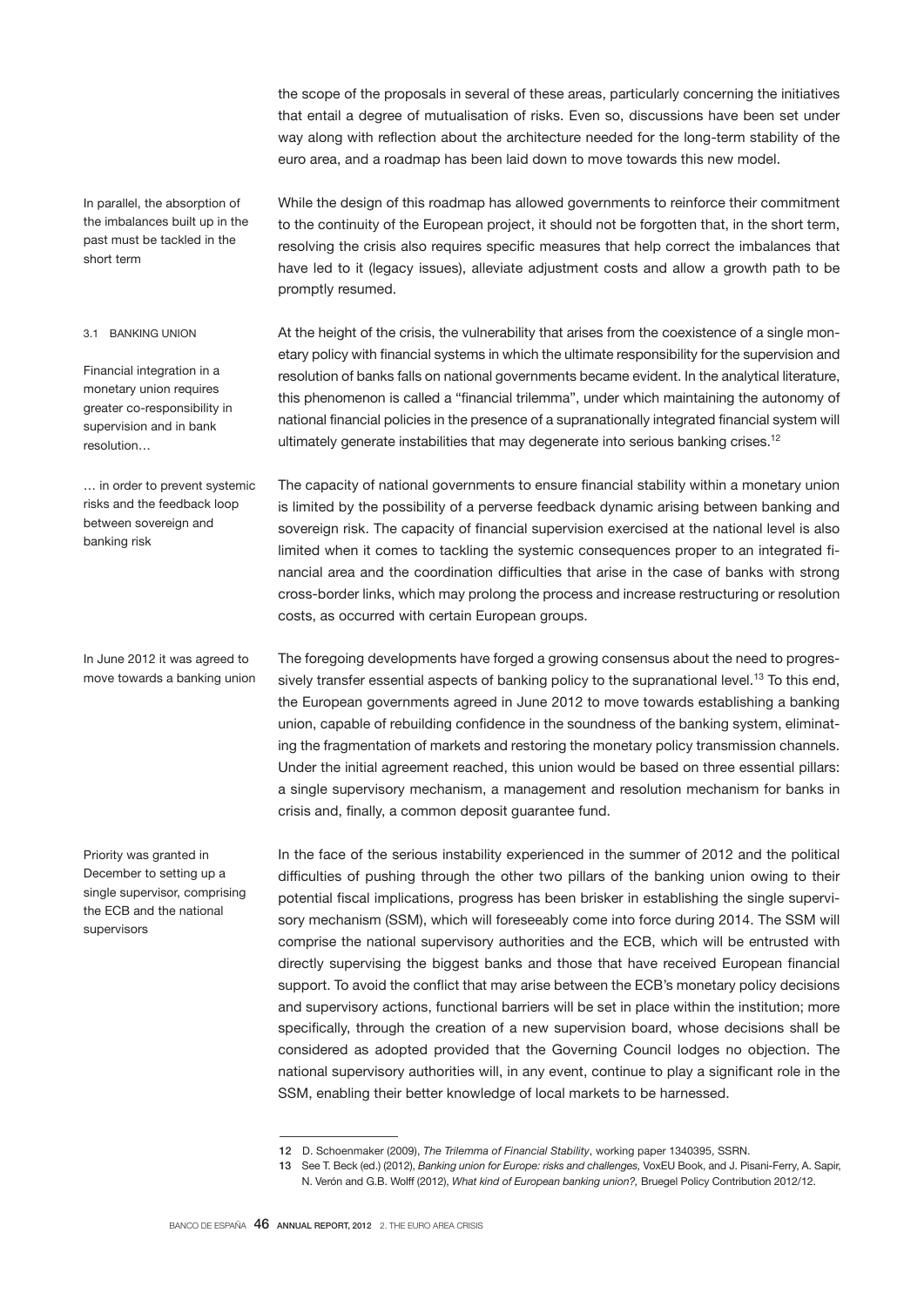The common management and resolution mechanism for banks in crisis will entail sharing sovereignty in exchange for a greater mutualisation of risks

Achieving a genuine banking union involves not only centralising responsibility for the prudential supervision of banks, but also setting in place an integrated restructuring and resolution mechanism for ailing banks, with sufficient fiscal capacity to isolate outbreaks of instability when prevention is not enough and banking crises arise.<sup>14</sup> Only with this supranational approach can problems be addressed with the necessary speed, preventing the difficulties that may arise in certain banks from distorting the public finances of the States where they are located and from projecting mistrust about the entire financial system.

The proposals based on a greater coordination among the national authorities responsible for resolution, even when they envisage pre-set rules for the distribution of costs in the case of cross-border banks, are not powerful enough to eliminate the link between banking risk and sovereign risk.15 Mindful of this, a compromise was reached at the December 2012 Summit of euro area Heads of State and Government to move ahead in the design of a new instrument during 2013, on the basis of a proposal to be drawn up by the European Commission. Evidently, a mechanism of these characteristics involves pooling decisions with fiscal and political implications. But setting in place an incomplete banking union would have harmful effects for financial stability, as it would not only not eliminate the destabilising link between sovereign and banking risk, but it would also prompt strong institutional tensions between the supranational body that decides which banks may or may not be viable and the States that would have to individually tackle their restructuring or resolution.

To minimise the risk of weakening the incentives to maintain prudent bank practices in the new setting of greater risk mutualisation, a clear regulatory framework is necessary. This will guarantee that any euro area bank is resolved following uniform criteria, which ensure that shareholders and private investors share losses and under the premise that any support will be recouped or indeed pre-financed by the private financial sector itself.<sup>16</sup>

Setting in place an integrated deposit guarantee scheme will also be tackled later

The third pillar of the complete future banking union is the creation of a common deposit guarantee scheme, on which consensus has not yet been forged. Currently, various guarantee funds exist alongside one another in the euro area countries, and they are not perfectly harmonised, especially as regards how they are funded. The implicit support of the national Treasury should the accumulated funds prove insufficient in the event of systemic-like crises explains why this element is a significant link in the chain existing at present between sovereign risk and banking risk.

While the European directives under way will entail a greater harmonisation of these arrangements, the estimates available on the costs of bank crises highlight the limitations a national fund may display in checking processes involving losses in confidence that may result in a massive withdrawal of deposits.<sup>17</sup> Some proposals suggest establishing lending arrangements between the respective national firms, which would increase intervention power, although this might not be enough if the lack of confidence spread to a large number of countries. Another possibility is to create a supranational guarantee fund, which would exist alongside the current national funds and would only act when the fund of the country concerned had exhausted its resources.

<sup>14</sup> See, for example, D. Gross and D. Schoenmaker (2012), *A European Deposit Insurance and Resolution Fund,*  CEPS working paper no. 364.

<sup>15</sup> C. Goodhart and D. Schoenmaker (2009), "Fiscal Burden Sharing in Cross-Border Banking Crises", *International Journal of Central Banking.*

<sup>16</sup> J. Pisani-Ferry and M. Wolf (2012), *The fiscal implications of a banking union,* Bruegel Policy Contribution 2012/06.

<sup>17</sup> L. Laeven and F. Valencia (2012), *Systemic Banking Database: an update,* working paper 12/163, International Monetary Fund.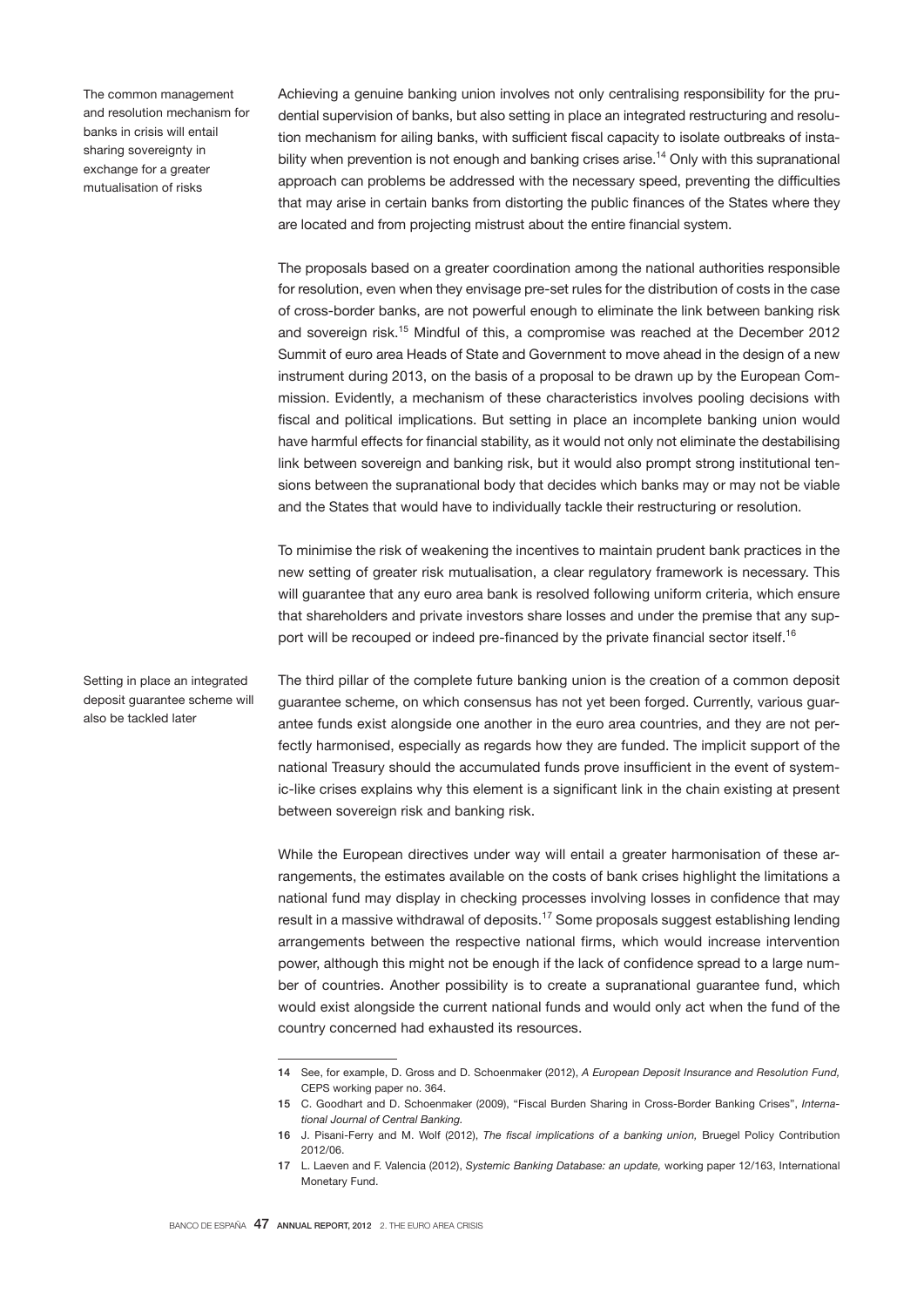# 3.2 ECONOMIC UNION

The proper functioning of the euro area requires countries to set in place measures to prevent imbalances emerging and to increase the effectiveness of the adjustment mechanisms

The future European Convergence and Competitiveness Mechanism introduces contractual reform commitments with financial incentives…

… to which the Communitydesigned and managed convergence instruments should be added…

… along with the full implementation of the Services Directive and tax harmonisation

3.3 FISCAL UNION

The need for a European budget arouses much controversy

The design of the Macroeconomic Imbalances Procedure responds to the need for early detection of imbalances that may jeopardise the stability of the euro area. Acknowledging that euro area members are not free from the risk of a balance of payments crisis<sup>18</sup> advises the adoption of more proactive mechanisms that prevent imbalances emerging and bolster the channels that allow for their adjustment. The Euro 2020 Strategy and its forerunner, the Lisbon Agenda, have not so far managed to drive the reform processes that would have allowed the current shocks to be tackled with greater flexibility.

The euro area Heads of State and Government agreed to create the so-called "European Convergence and Competitiveness Mechanism", whose main objective is to drive economic reforms through entering into contractual commitments with financial incentives. What is involved here, in any event, is a complex instrument that ultimately resides on a contract between international and national institutions.

Alternatively or additionally, programmes funded exclusively by Community bodies could be developed and offered to member countries under the principle that such instruments would be available provided any institutional constraints that might detract from their effectiveness were eliminated. The re-routing of structural funds might be permitted, along with new contributions by the member countries to that end. Initiatives could focus on improving the working of labour markets which, as has been manifest throughout the crisis, crucially determine each country's response in the face of a shock.

There is also a need for more resolute progress towards eliminating the barriers still hampering trade and the international provision of services, and towards greater tax harmonisation to prevent distortions to business competition.

As a complement to reinforcing national fiscal policy coordination and oversight instruments, extending the capacity of the European budget to act as a stabiliser would help soften the economic impact of asymmetrical shocks. However, extending the size and functions of the European budget is a heavily controversial subject.

Firstly, there is no consensus on the ability of potential supranational fiscal stabilisers to absorb the impact of specific asymmetrical shocks across the euro area countries. Although some empirical research points to the significance of this type of asymmetry as an explanatory factor of cyclical differences within the euro area<sup>19</sup>, it is not clear whether this instrument is suitable when divergences reflect differentiated responses to a common shock, as a consequence of national particularities whose origins lie, for example, in the poor functioning of the labour market.

Further, there is evidence that, in the United States and in other federal countries, it is financial channels which soften a large portion of asymmetrical shocks, while the cushioning role of fiscal transfers is less substantial, although significant.20 But it is not clear that the experience of these federations can be extrapolated to the euro area. The crisis has

<sup>18</sup> S. Merler and J. Pisani-Ferry (2001), *Sudden stops in the euro area,* Bruegel Policy Contribution 2012/06.

<sup>19</sup> A Belke and D. Gross (1999), "Asymmetric shocks and EMU. Is there a need for a Stability Fund?", *Intereconomics,* 1998.

<sup>20</sup> P. Asdrubali, B. E. Sorensen and O. Yosha (1996), "Channels of interstate risk sharing: United States (1963- 1990)", *The Quarterly Journal of Economics,* November, pp. 1081-1111. M. Hoffmann and B. E. Sorensen (2012), "Don't expect too much from EZ fiscal union – and complete the unfinished integration of European capital markets!", *VoxEE,* November.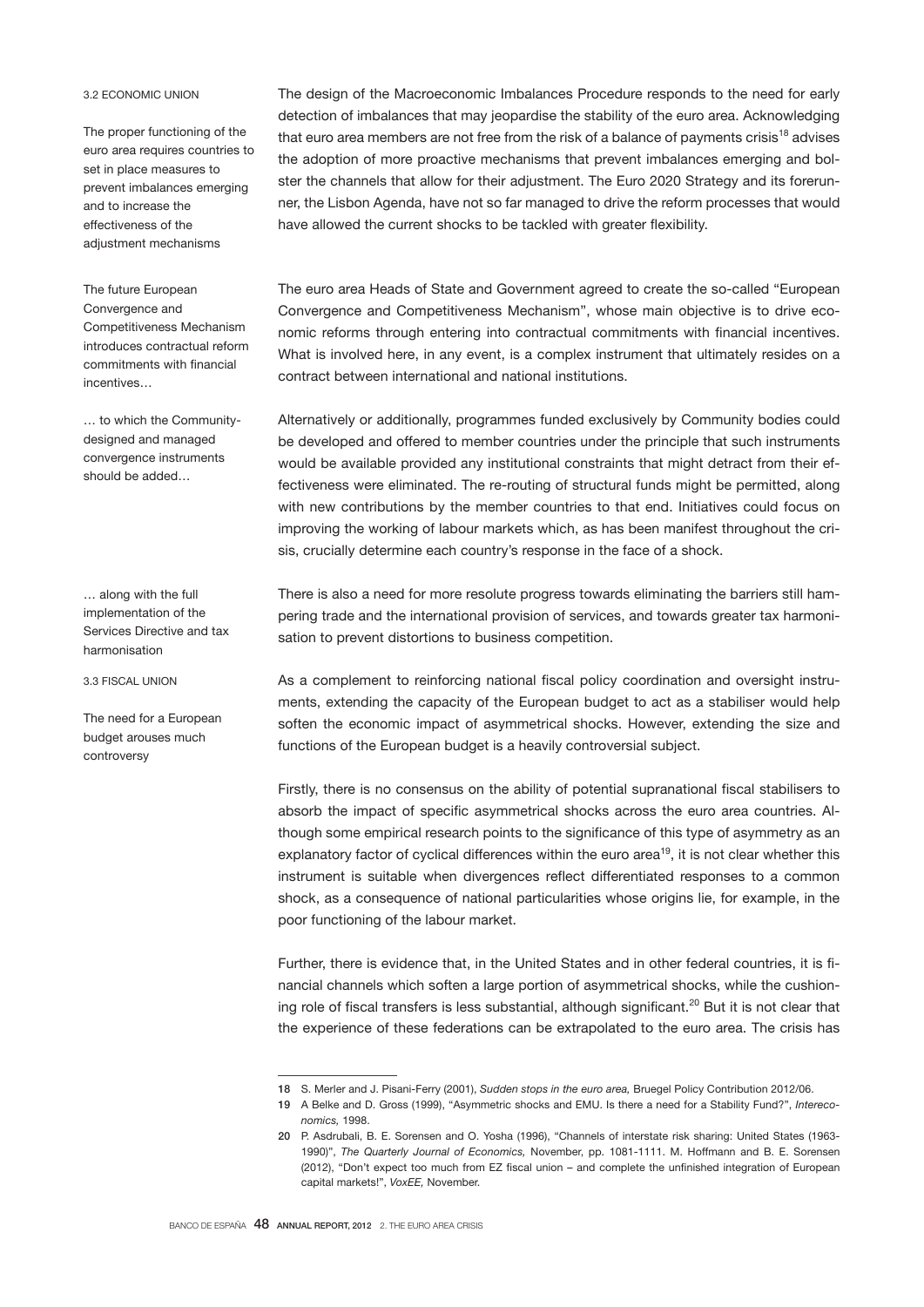shown that the euro area is highly vulnerable to losses of confidence that can ultimately lead to the redeployment of foreign capital and the fragmentation of financial markets which, far from dampening the shocks, may exacerbate them. Progress towards a banking union will help mitigate the risks of fragmentation; but even so, the distribution of financial assets in Europe shows a greater national bias than in other federal states, without there being any evidence quantifying the factors explaining this.

The size of the common European budget might, in any event, be smaller than that of other federations, since it would not perform income redistribution functions other than those currently envisaged under the framework of convergence-promoting policies, and it would confine itself to stabilising or structural reform-boosting functions (in the case of the competitiveness and convergence mechanism, for instance). Nonetheless, some more ambitious proposals call also for greater capacity to face severe recessions affecting the euro area as a whole and to preserve financial stability, albeit while constantly maintaining financial equilibrium over the cycle to prevent permanent income transfers (see Box 2.2).<sup>21</sup>

To exercise this stabilising function, various options have been considered.<sup>22</sup> These include most notably establishing an unemployment insurance tranche funded by the European budget or by a system of payments linked to changes in the output gap. Financing could be through direct government contributions or with funds from specific taxes.

A more advanced step in the fiscal union realm is the joint issuance of some type of pooled debt that helps mitigate the vulnerability of individual issues to losses of confidence such as those experienced during the crisis. In this respect, the possibility of the joint issuance of short-term debt instruments (Treasury bills), in a limited fashion and subject to strict conditionality<sup>23</sup>, has been envisaged. Over a longer term, the European Commission and Council have considered introducing eurobonds, although this initiative has met strong rejection in some countries owing to its potential risk of weakening the incentives to pursue disciplined fiscal policies. Accordingly, alternatives have been offered which seek to introduce additional disciplining elements [Delpla et al. (2010), Euronomics Group (2011)] that complement the framework of rules derived from the recent reform of governance.<sup>24</sup>

3.4 THE NEED TO ABSORB THE IMBALANCES THAT HAVE **BUILT UP** 

International cooperation is vital to address the resolution of legacy problems…

… firstly, providing for fiscal consolidation in the countries with bigger public finances imbalances…

Along with further progress towards greater economic, fiscal and financial integration, a high degree of corporation is also needed in the short term to eliminate the accumulated imbalances and to design strategies that provide for the restoring of confidence and economic growth to smooth the transition towards the new euro area model.

In the fiscal arena, progress in the consolidation of public finances is proving notable in most countries. But the difficulties in reducing debt to more moderate levels, against a background of high sovereign debt funding costs and of sluggish economic growth, are evident. In this respect, proposals have been tabled, such as that originally made by the German Council of Economic Experts for the creation of a debt repayment fund, which

The European budget, in any event, would not extend the income redistribution functions envisaged under the current framework and it would be smaller than that of other federations

The distribution of funds might be linked to unemployment or to the output gap

A fiscal union could be completed with the joint issuance of debt

<sup>21</sup> G.B. Wolff (2012), *A budget for Europe's monetary union,* Bruegel Policy Contribution 2012/22.

<sup>22</sup> J. Pisani-Ferry, E. Vihriala and G.B. Wolff (2013), *Options for a Euro Area fiscal capacity,* Bruegel Policy Contribution 2013/1.

<sup>23</sup> Based on an original idea by C. Hellwig and T. Philippon (2011), "Eurobills, not Eurobonds",, *VoxEU,* who propose a limit of 10% of GDP for all countries.

<sup>24</sup> See J. Delpla and J. von Weizsacker (2010), *The Blue Bond Proposal,*Bruegel Policy Brief 420, and Euronomics Group (2011), *European Safe Bonds(ESBies), The Euronomic-group.*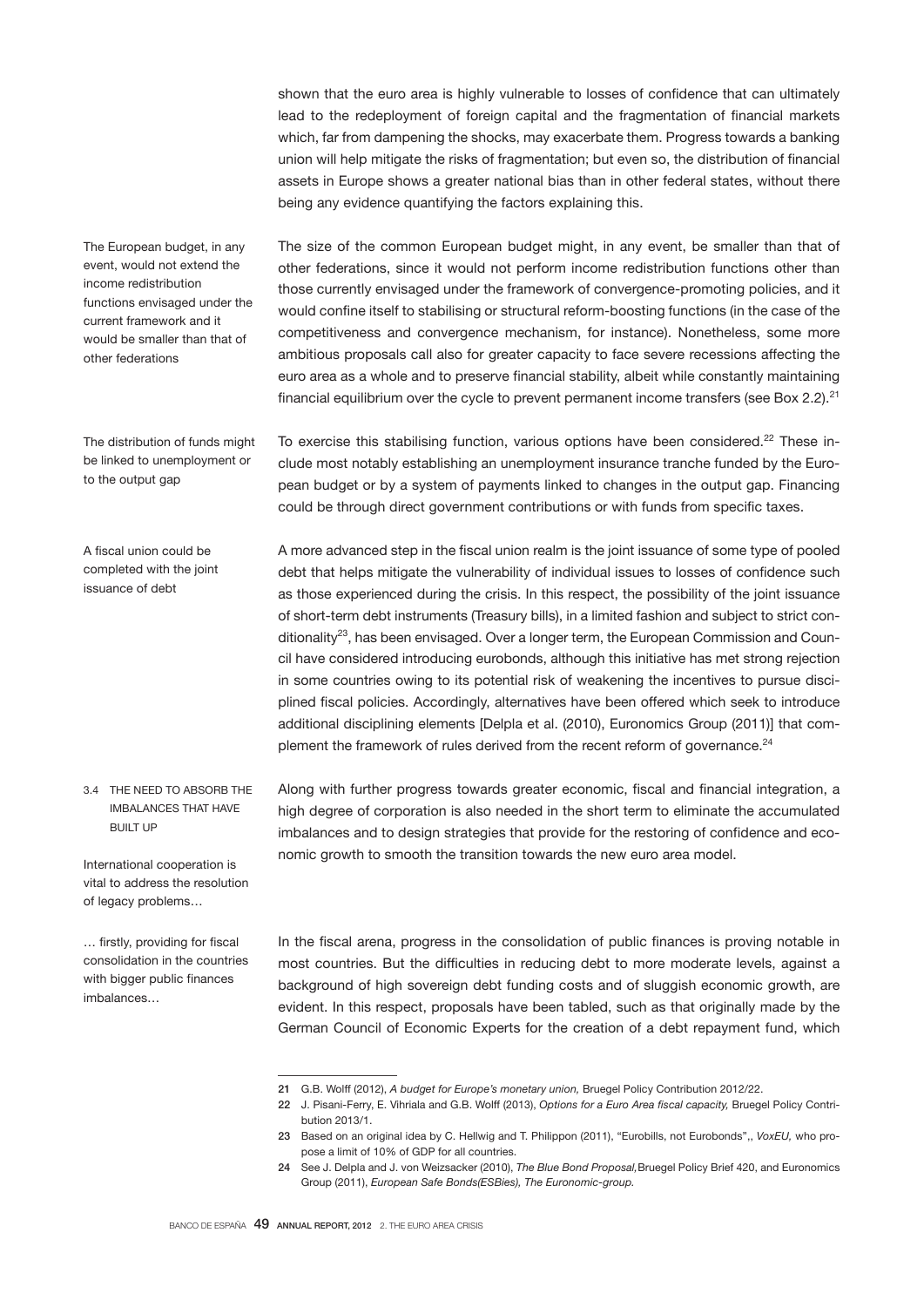The literature on monetary unions indicates that the main channels for cushioning or sharing risk when a country in the union experiences an asymmetrical shock are migratory flows, fiscal transfers and financial markets. When a country (or region) is subject to a shock, the consequences can be reduced if part of its population emigrates to other regions. The shock can also be cushioned by government intervention through fiscal transfers from the federal budget, as in the case of the United States (fiscal channel). Furthermore, the fall in GDP does not necessarily have to feed through in full to residents' income if capital ownership is diversified so that part of the productive capital of that economy is owned by nonresidents while, at the same time, residents obtain income from



2 UNSHARED RISK (b)



#### 3 RISK-SHARING MECHANISMS (c)

|                 | <b>EMU</b> estimates |           |           | $EC-8$ (d) | United States (e) | Canada (f)        | Germany (g)       |
|-----------------|----------------------|-----------|-----------|------------|-------------------|-------------------|-------------------|
|                 | 1970-2012            | 1999-2007 | 1999-2012 | 1966-1990  | 1963-1990         | 1961-2006         | 1995-2006         |
| Capital markets | $-0.03$              | 0.03      | $-0.09$   | 0.00       | 0.39              | 0.26              | 0.51              |
|                 | $(-1.76)$            | (0.29)    | $(-0.97)$ | (1.00)     | (3.00)            | (7.15)            | (6.80)            |
| Depreciation    | $-0.10$              | 0.00      | $-0.13$   | $-0.04$    | $- -$             | $\qquad \qquad -$ | $\qquad \qquad -$ |
|                 | $(-6.23)$            | $(-0.20)$ | $(-3.38)$ | $(-2)$     | $\qquad \qquad -$ | $\qquad \qquad -$ | $\qquad \qquad -$ |
| Transfers       | 0.01                 | $-0.11$   | 0.09      | 0.00       | 0.13              | 0.26              | 0.11              |
|                 | (0.38)               | $(-1.43)$ | (1.01)    | (2.00)     | (1.00)            | (6.63)            | (1.58)            |
| Credit channel  | 0.47                 | 0.54      | 0.49      | 0.46       | 0.23              | 0.18              | 0.18              |
|                 | (7.84)               | (2.46)    | (4.23)    | (6.00)     | (6.00)            | (9.78)            | (3.13)            |
| Unshared risk   | 0.64                 | 0.54      | 0.63      | 0.57       | 0.25              | 0.30              | 0.21              |
|                 | (9.70)               | (6.06)    | (5.74)    | (6.00)     | (6.00)            | (4.07)            | (3.01)            |

SOURCES: ECB, Banco de España and other.

- a Percentage held by residents in the country, in the euro area and outside the euro area.
- b Estimated according to the methodolgy of Asdrubali *et al.* (1996).
- c t-ratios in brackets. The system estimated is:

(1)  $\triangle GDP_t - \triangle GNP_t = V_{1t} + \beta_1 \triangle GDP_t + \epsilon_{1t}$ 

(2) ΔGNP<sub>t</sub> - ΔNNP<sub>t</sub> = V<sub>2t</sub> + β<sub>2</sub> ΔGDP<sub>t</sub> + ε<sub>2t</sub>

(3)  $\triangle NNP_t - \triangle NNI_t = V_{3t} + \beta_3 \triangle GDP_t + \epsilon_{3t}$ 

(4)  $\triangle NNI_t$  -  $\triangle C_t = V_{4t} + \beta_4 \triangle GDP_t + \varepsilon_{4t}$ 

(5)  $\Delta C_t = V_{5t} + \beta_5 \overline{\Delta GDP}_t + \epsilon_{5t}$ ,

verback GDP is aros domestic product. GNP is aross national product. NNP is net national product. NNI is net national income and C is total consumption. All the variables are expressed in logarithms and the coefficients  $\beta_1, \beta_2, \beta_3, \beta_4$  approximate the shared risk through capital markets, depreciation, fiscal transfers and credit markets, respectively. The coefficient  $\beta_{5}$  measures the unshared risk.

d B. E. Sørensen and O. Yosha (1998), "International risk sharing and European monetary unification", Journal of International Economics, 45, pp. 211-238.

e P. Asdrubali, B. E. Sørensen and O. Yosha, "Channels of interstate risk sharing: United States (1963-1990)", *The Quarterly Journal of Economics,* 111 (4), pp. 1081–1111.

f S. Basher, F. Bali and L. Rosmy (2009), *Channels of risk sharing among Canadian provinces: 1961-2006.*

g R. Heppe and J. von Hagen (2010), *Interstate risk sharing in Germany,* 1970-2006. University of Connecticut Working Paper 13.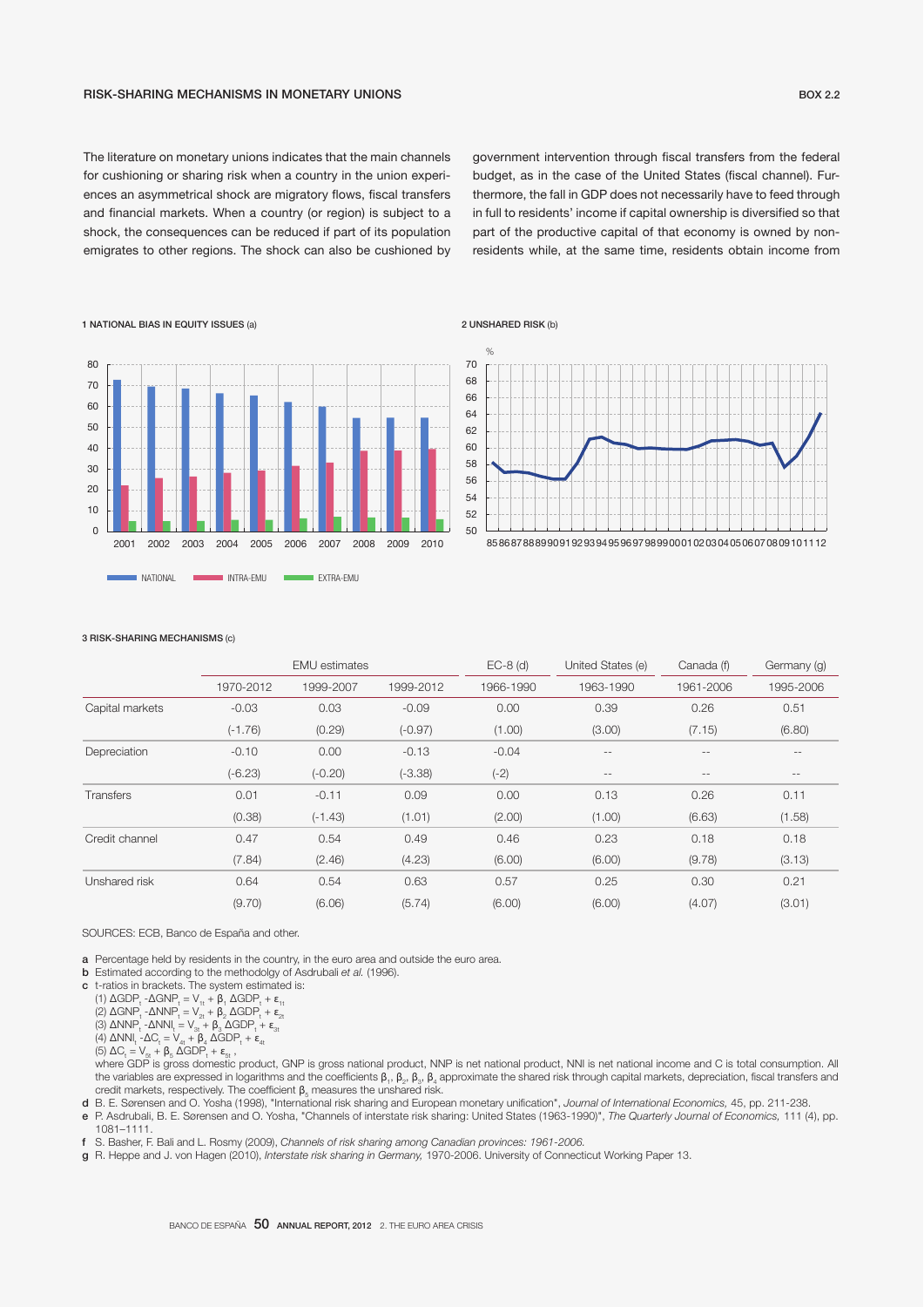other countries (regions) that are not affected by the shock — in this literature this channel is usually called "capital markets". Finally, the households and firms of that economy can moderate their consumption by turning to the credit market (credit channel).

Several empirical papers have attempted to quantify the extent of risk-sharing which each of these channels can provide based on the experience of previously existing federal unions. The methodology usually employed is that proposed by Asdrubali et al.  $(1996)$ ,<sup>1</sup> which endeavours to quantify to what degree the variance in a State's gross domestic product is reflected in the variance in that State's total consumption.<sup>2</sup>

As can be seen in the accompanying table, the evidence available for the United States and other federal States indicates that a large share of the shocks are cushioned by capital markets (around 40%). Credit markets also play an important role as a risk diversification channel (buffering around 20% of the shocks), whereas the impact of fiscal transfers tends to be more moderate, below 20%, but economically significant. Approximately 20-30% of the magnitude of the shocks is not shared or diversified in those States.

In the case of the euro area countries, Sørensen and Yosha (1998) show that the credit channel has been the only way to cushion shocks between EU countries, although some more recent papers<sup>3</sup> suggest an increase in the strength of risk-sharing through the capital markets channel. A possible contributing factor here is that financial integration has reduced the national bias of business ownership as seen in Panel 1, which presents the percentage of equities issued by euro area residents and acquired by

national residents, residents of other euro area countries and those of third countries.

However, the strength of this channel is still comparatively very low. The accompanying table shows various estimates made for all the euro area countries with data available from 1970 to 2012 (first column in the table), from the onset of EMU to 2012 (second column) and to the year before the outbreak of the crisis (third column). The findings show, firstly, that compared with other federal States the percentage of risk that is not shared or mutualised (last line of the table) is much higher in the euro area, and that is due both to the absence of fiscal transfers and the lower strength of risk sharing through capital markets in the euro area. The justification of the latter may lie, on one hand, in the persisting greater national bias of investments compared with other monetary unions and, on the other, in the existence of a more asymmetrical distribution of ownership since only a few countries concentrate most of the cross-border investments (within the euro area itself)<sup>4</sup>. Secondly, the credit channel is the only buffer within EMU, which confirms the previous evidence obtained by Sørensen and Yosha (1998). However, the strength of this channel seems to have waned during the crisis years. As seen in Panel 2 and in the accompanying table, the estimated regressions seem to indicate an increase of the amount of "unshared" risk during the crisis years.

Several authors underline how, in the case of the United States, the banking crises of certain States were handled and resolved more swiftly and with lower losses by a federal institution, the FDIC (Federal Deposit Insurance Corporation) without jeopardising the stability of the whole.<sup>5</sup> By contrast, in EMU the absence of a banking union with crisis management institutions that have sufficient fiscal backing left it exposed to the loss of confidence that ultimately fragmented financial markets with the result that they decreased their shock stabilising role.

In conclusion, EMU does not have the adjustment channels existing in other unions of federal States and its main channel, the credit one, may lose strength when there is a loss of confidence such as that experienced during the current crisis. The development of a full banking union with crisis management instruments that avoid the fragmentation of financial markets, is pivotal for the stability of the European project. Also, to supplement this, it would be appropriate to increase the strength of the fiscal channel which is currently non-existent, by designing a European budget for stabilising purposes.

<sup>1</sup> P. Asdrubali, B. Sørensen and O. Yosha (1996), "Channels of interstate risk sharing: United States (1963-1990)", *The Quarterly Journal of Economics*, November, pp. 1081-1111.

<sup>2</sup> In order to quantify the stabilising effect of these channels a regression analysis is used between GDP and GNP (GDP less income from labour and net investment from the rest of the world), income available for consumption before and after taxes and total consumption, plus the depreciation of an economy's assets in order to take into account the difference existing in national accounts between gross and net domestic product. Although this analysis does not permit consideration of the possible stabilising effect of migratory flows (beyond the effects which may arise from migrants' remittances), in the specific case of EMU this channel was not relevant.

<sup>3</sup> B. E. Sørensen and O. Yosha (1998), "International risk sharing and European monetary unification", *Journal of International Economics*, 45, pp. 211-238. D. Giannone and L. Reichlin (2006), *Trends and cycles in the euro area*, ECB Working Paper 595. Y. Demyanyk, C. Østergaard and B. E. Sørensen (2008), *Risk sharing and portfolio allocation in EMU*, European Economy Policy Paper 334. For an analysis of the risk mutualisation mechanisms across Spanish regions, see E. Alberola and P. Asdrubali (1997), *How do countries smooth regional disturbances? Risk sharing in Spain: 1973-1993*, Documentos de Trabajo, No. 9724, Banco de España.

<sup>4</sup> H. Zemanek (2010), *Asymmetric International risk sharing in the Euro Area*, Institute for Economic Policy, Germany.

<sup>5</sup> D. Gross (2012), "Banking Union: If Ireland were Nevada", VoxEU, and M. Hoffmann and B. E. Sørensen (2012), "Don't expect too much from EZ fiscal union – and complete the unfinished integration of European capital markets!", *VoxEU*.